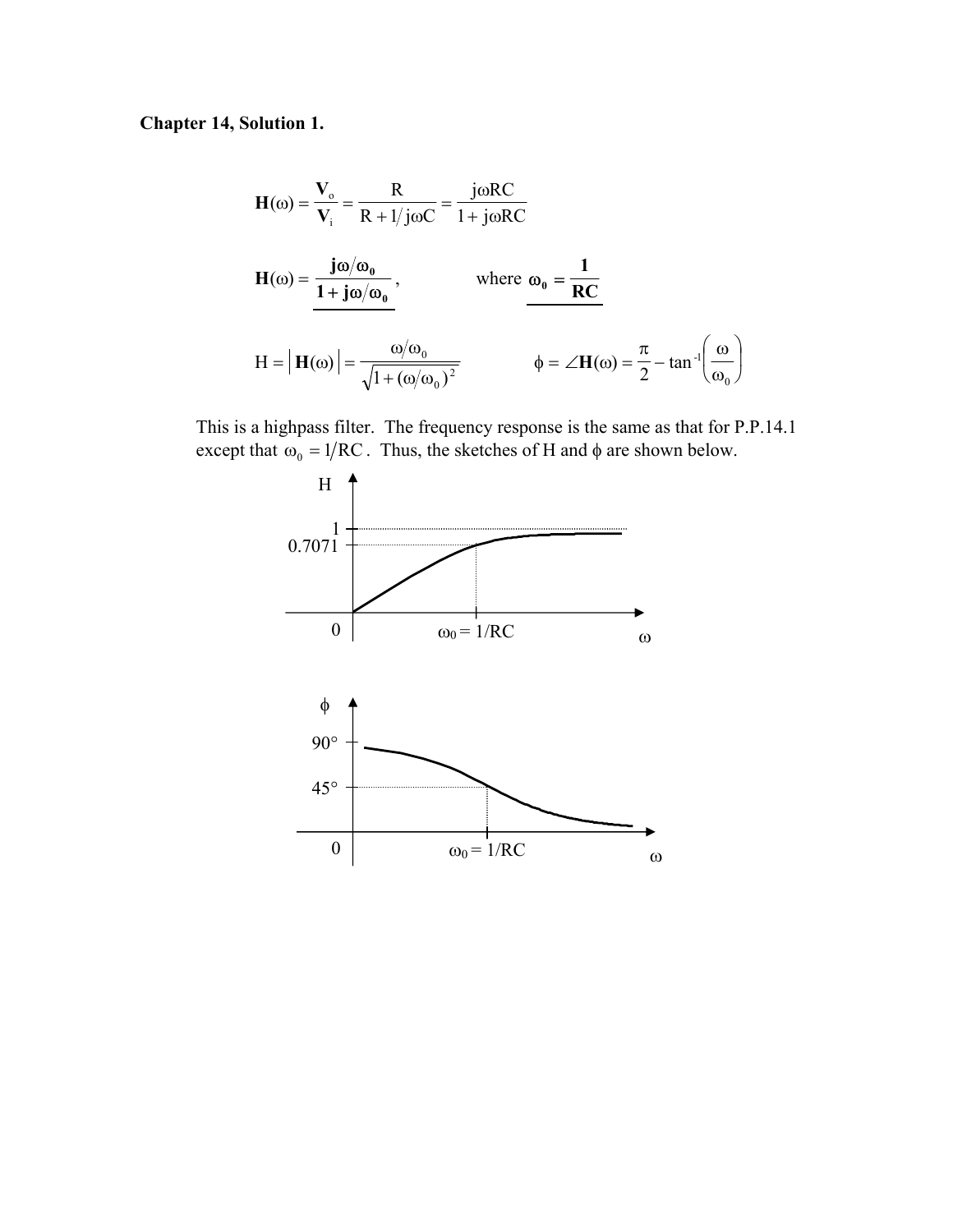**Chapter 14, Solution 2.** 

$$
\mathbf{H}(\omega) = \frac{\mathbf{R}}{\mathbf{R} + \mathbf{j}\omega L} = \frac{1}{1 + \mathbf{j}\omega L / \mathbf{R}} = \frac{1}{1 + \mathbf{j}\omega/\omega_0}, \quad \text{where } \omega_0 = \frac{\mathbf{R}}{\mathbf{L}}
$$

$$
\mathbf{H} = |\mathbf{H}(\omega)| = \frac{1}{\sqrt{1 + (\omega/\omega_0)^2}} \qquad \phi = \angle \mathbf{H}(\omega) = -\tan^{-1}\left(\frac{\omega}{\omega_0}\right)
$$

The frequency response is identical to the response in Example 14.1 except that  $\omega_0 = R/L$ . Hence the response is shown below.



#### **Chapter 14, Solution 3.**

(a) The Thevenin impedance across the second capacitor where  $V_0$  is taken is

$$
\mathbf{Z}_{\text{Th}} = \mathbf{R} + \mathbf{R} \parallel 1/\text{sC} = \mathbf{R} + \frac{\mathbf{R}}{1 + \text{sRC}}
$$

$$
\mathbf{V}_{\text{Th}} = \frac{1/\text{sC}}{R + 1/\text{sC}} \mathbf{V}_{\text{i}} = \frac{\mathbf{V}_{\text{i}}}{1 + \text{sRC}}
$$
\n
$$
\mathbf{Z}_{\text{Th}}
$$
\n
$$
\mathbf{V}_{\text{Th}} \begin{pmatrix} + & & & \\ - & & & \\ & & & \frac{1}{\text{sC}} \\ - & & & \end{pmatrix} + \mathbf{V}_{\text{o}}
$$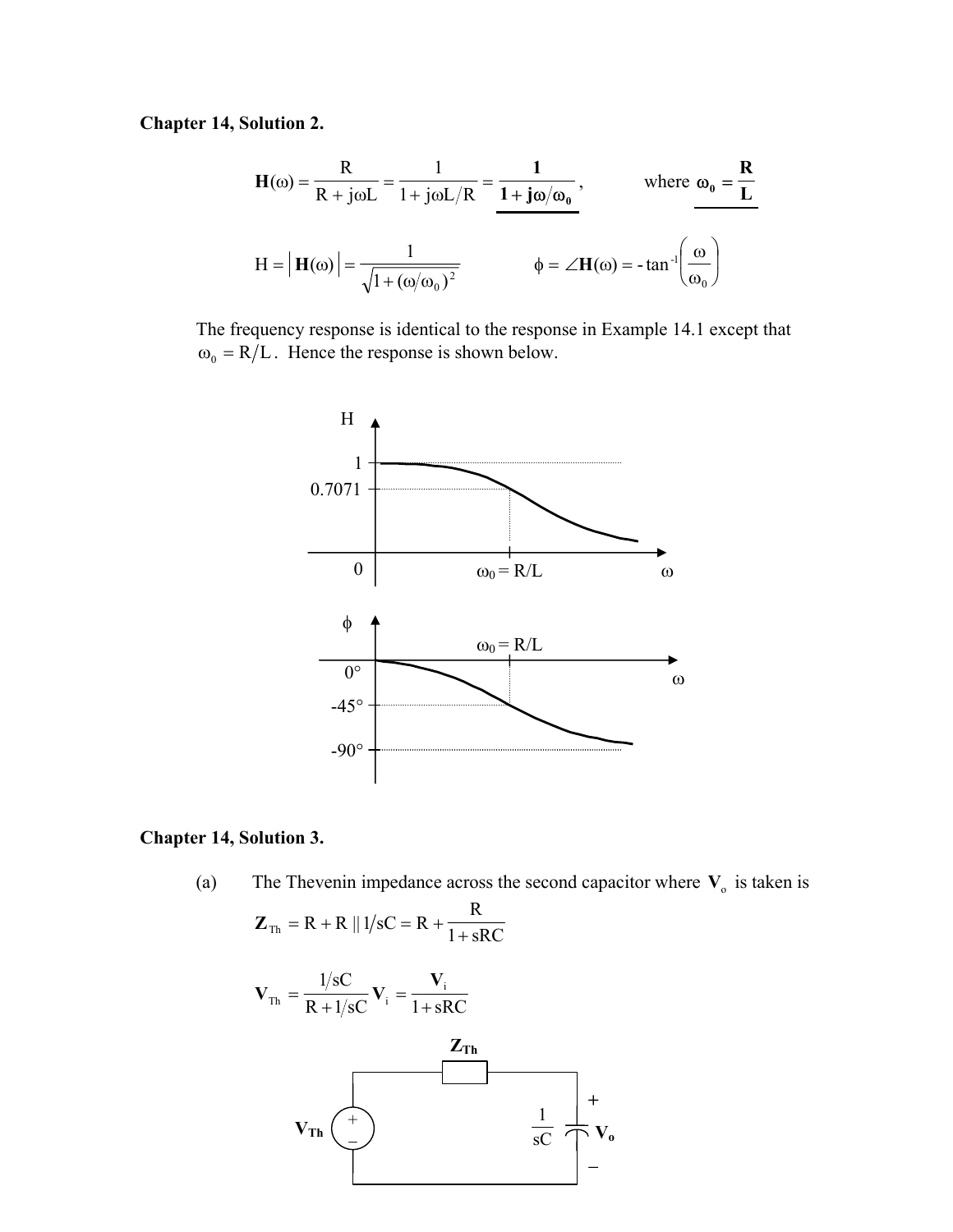$$
V_o = \frac{1/sC}{Z_{\text{Th}} + 1/sC} \cdot V_{\text{Th}} = \frac{V_i}{(1 + sRC)(1 + sCZ_{\text{Th}})}
$$
  
\n
$$
H(s) = \frac{V_o}{V_i} = \frac{1}{(1 + sCZ_{\text{Th}})(1 + sRC)} = \frac{1}{(1 + sRC)(1 + sRC + sRC/(1 + sRC))}
$$
  
\n
$$
H(s) = \frac{1}{s^2R^2C^2 + 3sRC + 1}
$$

(b) 
$$
RC = (40 \times 10^3)(2 \times 10^{-6}) = 80 \times 10^{-3} = 0.08
$$

There are no zeros and the poles are at

$$
s_1 = \frac{-0.383}{RC} = -4.787
$$
  

$$
= 2.617
$$

$$
s_2 = \frac{-2.617}{RC} = -32.712
$$

**Chapter 14, Solution 4.** 

(a) 
$$
R \parallel \frac{1}{j\omega C} = \frac{R}{1 + j\omega RC}
$$
  
\n $H(\omega) = \frac{V_o}{V_i} = \frac{\frac{R}{1 + j\omega RC}}{j\omega L + \frac{R}{1 + j\omega RC}} = \frac{R}{R + j\omega L (1 + j\omega RC)}$   
\n $H(\omega) = \frac{R}{-\omega^2 R LC + R + j\omega L}$   
\n(b)  $H(\omega) = \frac{R + j\omega L}{R + j\omega L + 1/j\omega C} = \frac{j\omega C (R + j\omega L)}{1 + j\omega C (R + j\omega L)}$   
\n $H(\omega) = \frac{-\omega^2 LC + j\omega RC}{1 - \omega^2 LC + j\omega RC}$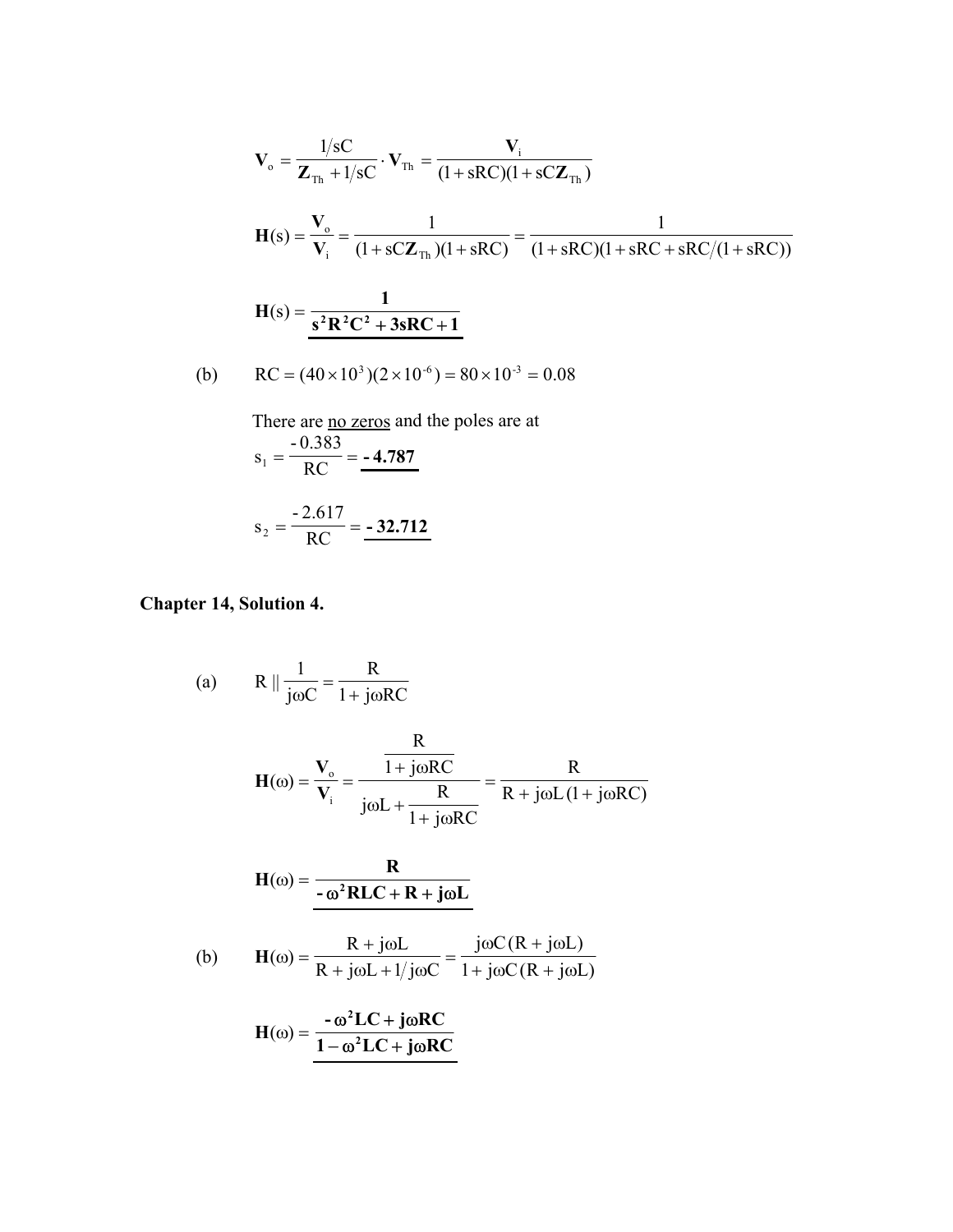# **Chapter 14, Solution 5.**

(a) 
$$
H(\omega) = \frac{V_o}{V_i} = \frac{1/j\omega C}{R + j\omega L + 1/j\omega C}
$$
  
\n
$$
H(\omega) = \frac{1}{1 + j\omega RC - \omega^2 LC}
$$
  
\n(b) 
$$
R \parallel \frac{1}{j\omega C} = \frac{R}{1 + j\omega RC}
$$
  
\n
$$
H(\omega) = \frac{V_o}{V_i} = \frac{j\omega L}{j\omega L + R/(1 + j\omega RC)} = \frac{j\omega L (1 + j\omega RC)}{R + j\omega L (1 + j\omega RC)}
$$
  
\n
$$
H(\omega) = \frac{j\omega L - \omega^2 R LC}{R + j\omega L - \omega^2 R LC}
$$

**Chapter 14, Solution 6.** 

(a) Using current division,  
\n
$$
\mathbf{H}(\omega) = \frac{\mathbf{I}_{\text{o}}}{\mathbf{I}_{\text{i}}} = \frac{\mathbf{R}}{\mathbf{R} + \text{j}\omega\mathbf{L} + 1/\text{j}\omega\mathbf{C}}
$$
\n
$$
\mathbf{H}(\omega) = \frac{\text{j}\omega\mathbf{R}\mathbf{C}}{1 + \text{j}\omega\mathbf{R}\mathbf{C} - \omega^2\mathbf{L}\mathbf{C}} = \frac{\text{j}\omega(20)(0.25)}{1 + \text{j}\omega(20)(0.25) - \omega^2(10)(0.25)}
$$
\n
$$
\mathbf{H}(\omega) = \frac{\text{j}\omega 5}{1 + \text{j}\omega 5 - 2.5\omega^2}
$$

(b) We apply nodal analysis to the circuit below.

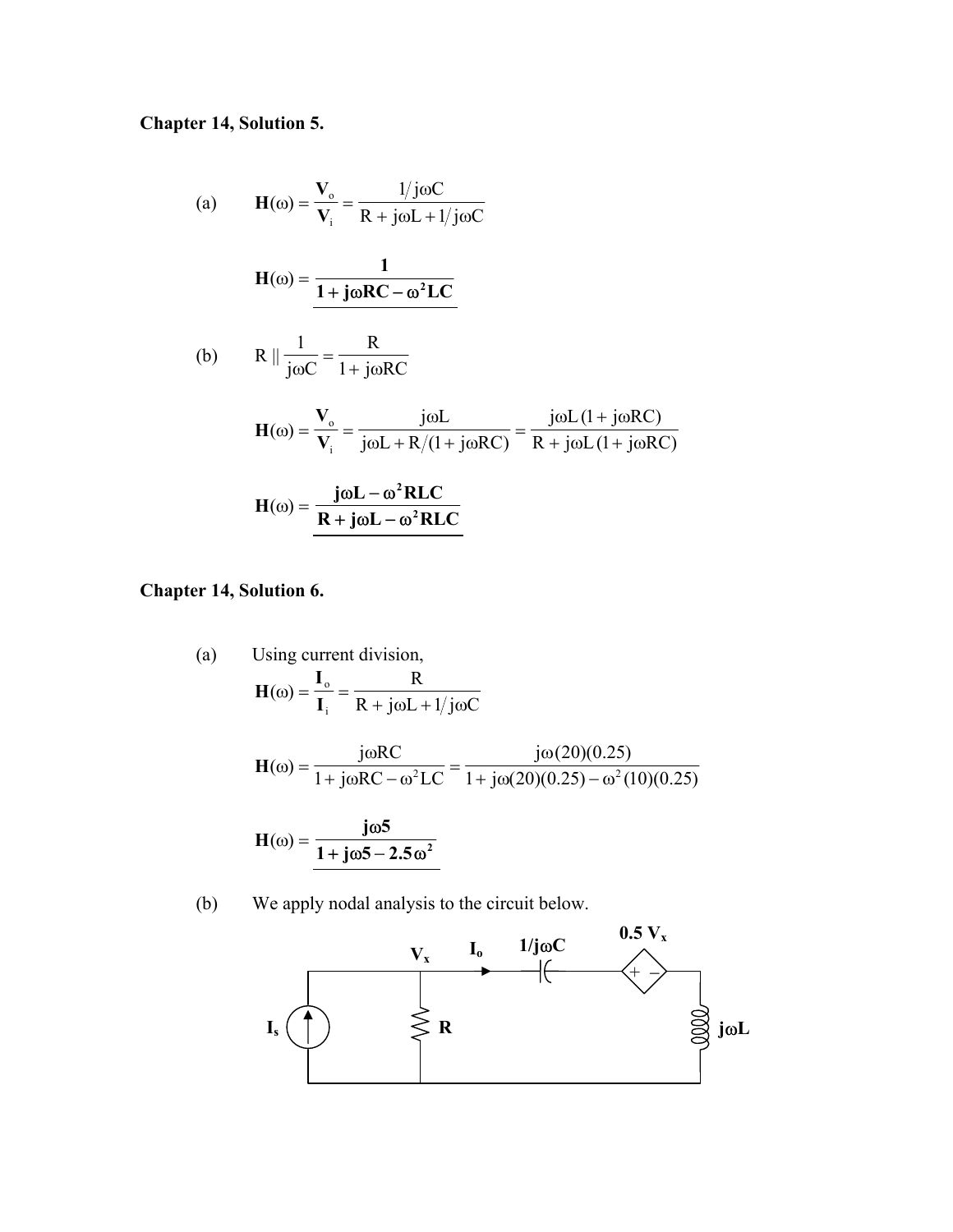$$
I_s = \frac{V_x}{R} + \frac{V_x - 0.5V_x}{j\omega L + 1/j\omega C}
$$
  
But 
$$
I_o = \frac{0.5V_x}{j\omega L + 1/j\omega C} \longrightarrow V_x = 2I_o (j\omega L + 1/j\omega C)
$$

$$
\frac{I_s}{V_x} = \frac{1}{R} + \frac{0.5}{j\omega L + 1/j\omega C}
$$

$$
\frac{I_s}{2I_o (j\omega L + 1/j\omega C)} = \frac{1}{R} + \frac{1}{2(j\omega L + 1/j\omega C)}
$$

$$
\frac{I_s}{I_o} = \frac{2(j\omega L + 1/j\omega C)}{R} + 1
$$

$$
H(\omega) = \frac{I_o}{I_s} = \frac{1}{1 + 2(j\omega L + 1/j\omega C)/R} = \frac{j\omega RC}{j\omega RC + 2(1 - \omega^2 LC)}
$$

$$
H(\omega) = \frac{j\omega}{j\omega + 2(1 - \omega^2 0.25)}
$$

$$
H(\omega) = \frac{j\omega}{2 + j\omega - 0.5\omega^2}
$$

# **Chapter 14, Solution 7.**

(a) 
$$
0.05 = 20 \log_{10} H
$$
  
\n $2.5 \times 10^{-3} = \log_{10} H$   
\n $H = 10^{2.5 \times 10^{-3}} = 1.005773$ 

(b) 
$$
-6.2 = 20 \log_{10} H
$$
  
\n $-0.31 = \log_{10} H$   
\n $H = 10^{-0.31} =$ **0.4898**

(c) 
$$
104.7 = 20 \log_{10} H
$$
  
\n $5.235 = \log_{10} H$   
\n $H = 10^{5.235} = 1.718 \times 10^5$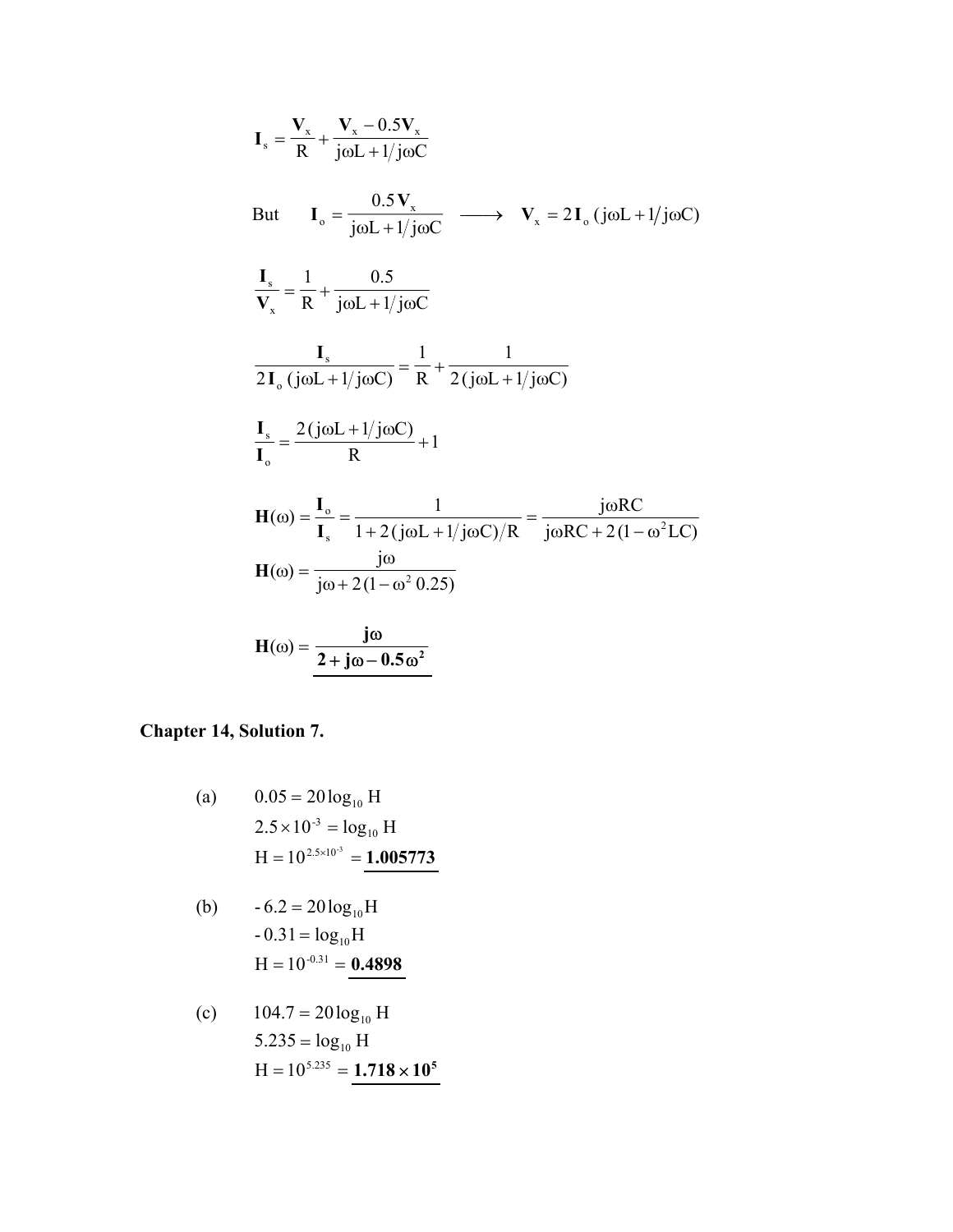### **Chapter 14, Solution 8.**

(a) H = 0.05  
H<sub>dB</sub> = 20 log<sub>10</sub> 0.05 = -26.02, 
$$
\phi = 0^{\circ}
$$

(b) 
$$
H = 125
$$
  
\n $H_{dB} = 20 \log_{10} 125 = 41.94$ ,  $\phi = 0^{\circ}$ 

(c) 
$$
H(1) = \frac{j10}{2+j} = 4.472 \angle 63.43^{\circ}
$$

$$
H_{dB} = 20\log_{10} 4.472 = 13.01
$$
,  $\phi = 63.43^{\circ}$ 

(d) 
$$
H(1) = \frac{3}{1+j} + \frac{6}{2+j} = 3.9 - j1.7 = 4.254 \angle -23.55^{\circ}
$$

$$
H_{dB} = 20\log_{10} 4.254 = 12.577, \qquad \phi = -23.55^{\circ}
$$

### **Chapter 14, Solution 9.**

$$
\mathbf{H}(\omega) = \frac{1}{(1 + j\omega)(1 + j\omega/10)}
$$
  
\n
$$
\mathbf{H}_{dB} = -20 \log_{10} |1 + j\omega| - 20 \log_{10} |1 + j\omega/10|
$$
  
\n
$$
\phi = -\tan^{-1}(\omega) - \tan^{-1}(\omega/10)
$$

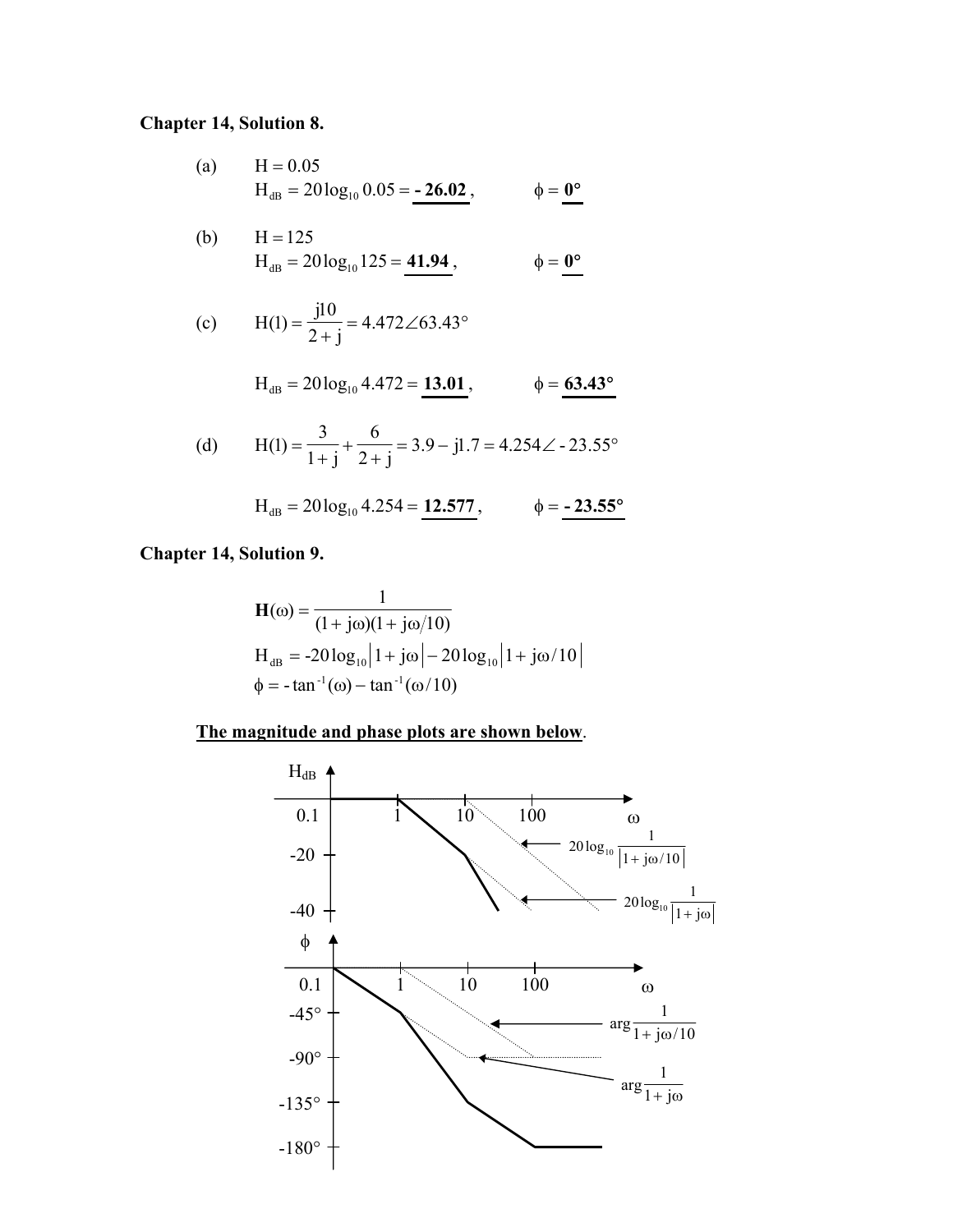**Chapter 14, Solution 10.** 



**Chapter 14, Solution 11.** 

$$
\mathbf{H}(\omega) = \frac{5(1 + j\omega/10)}{j\omega(1 + j\omega/2)}
$$
  
\n
$$
\mathbf{H}_{dB} = 20 \log_{10} 5 + 20 \log_{10} |1 + j\omega/10| - 20 \log_{10} |j\omega| - 20 \log_{10} |1 + j\omega/2|
$$
  
\n
$$
\phi = -90^{\circ} + \tan^{-1} \omega/10 - \tan^{-1} \omega/2
$$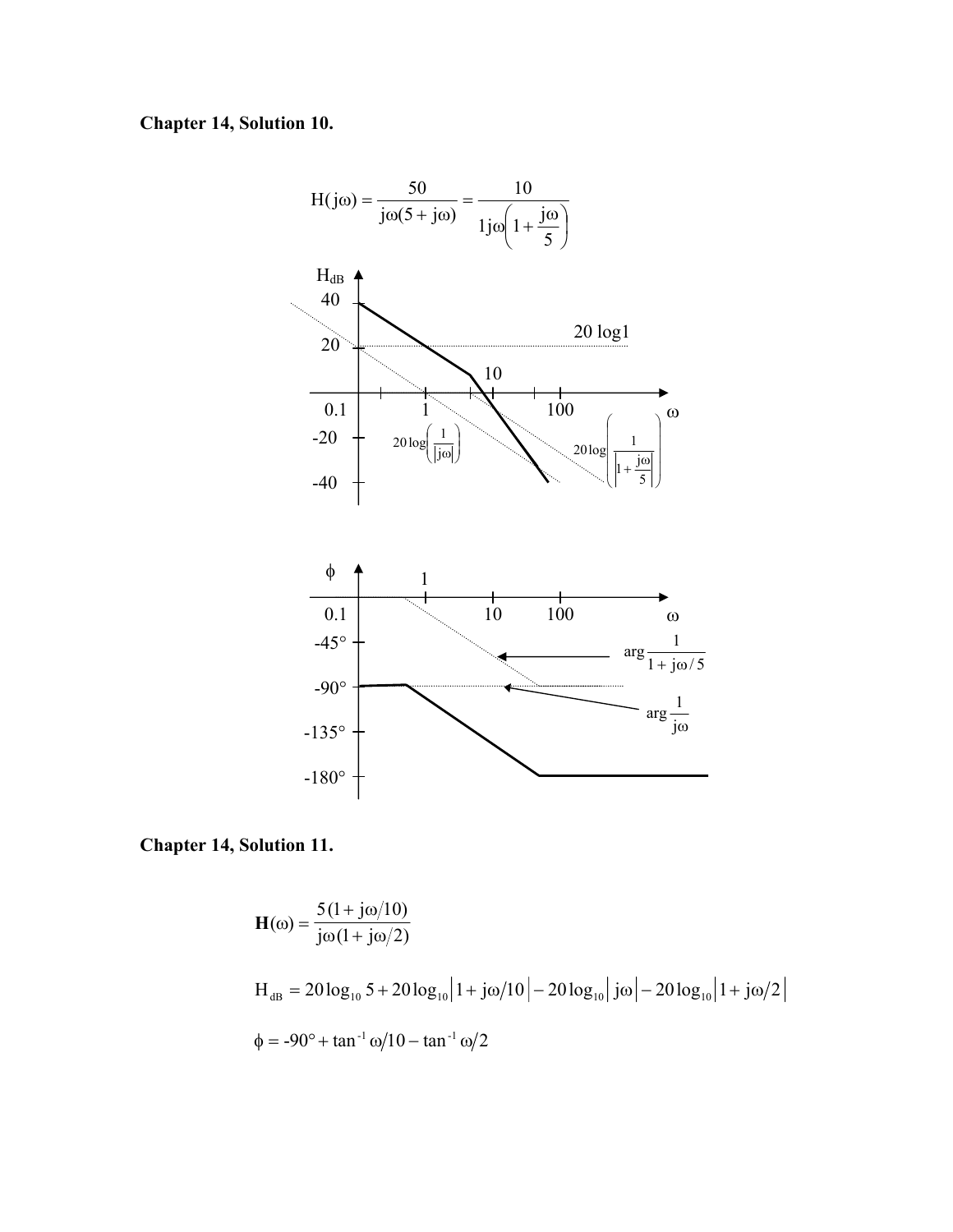**The magnitude and phase plots are shown below**.

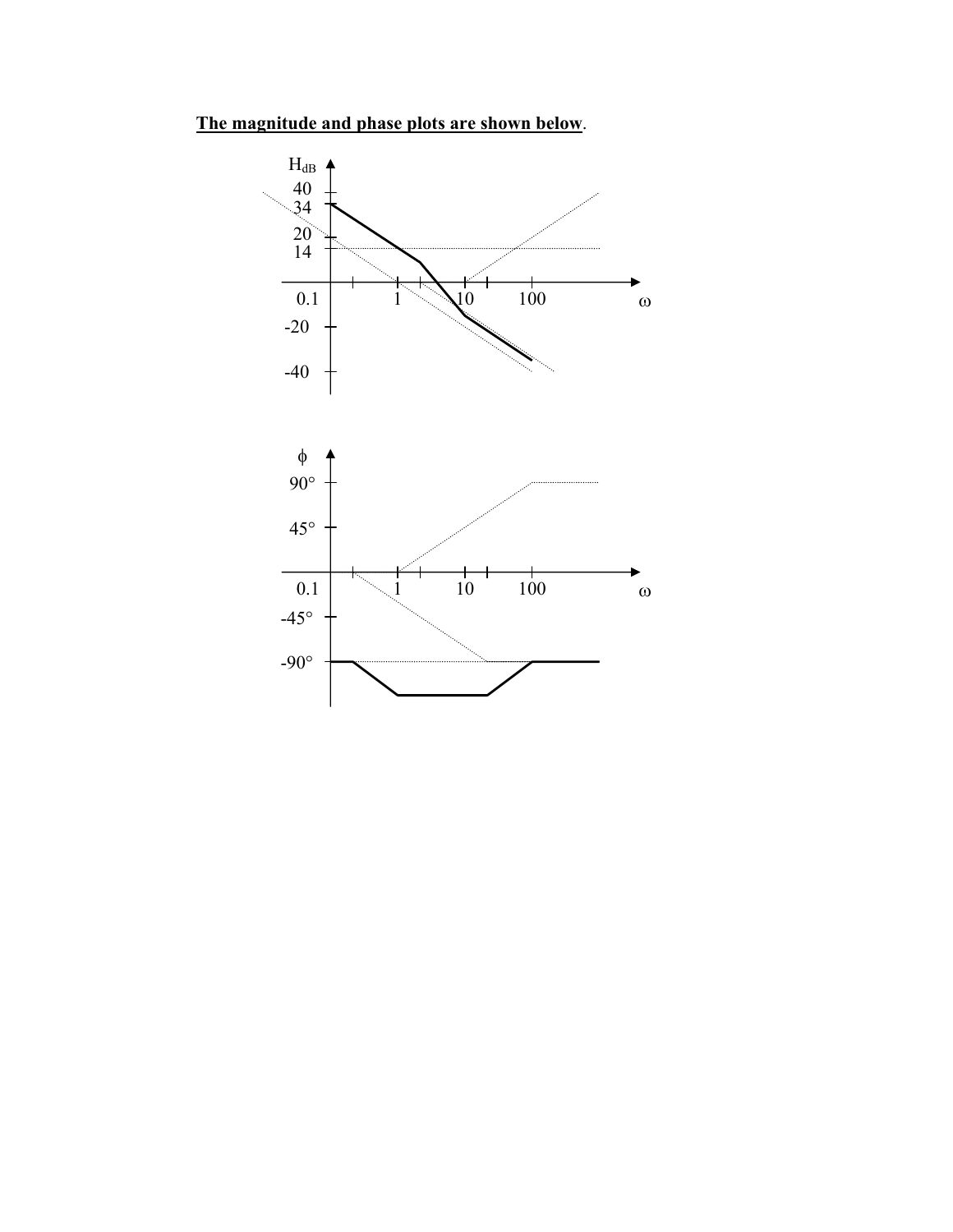# **Chapter 14, Solution 12.**

$$
T(w) = \frac{0.1(1+j\omega)}{j\omega(1+j\omega/10)}, \qquad 20\log 0.1 = -20
$$

The plots are shown below.

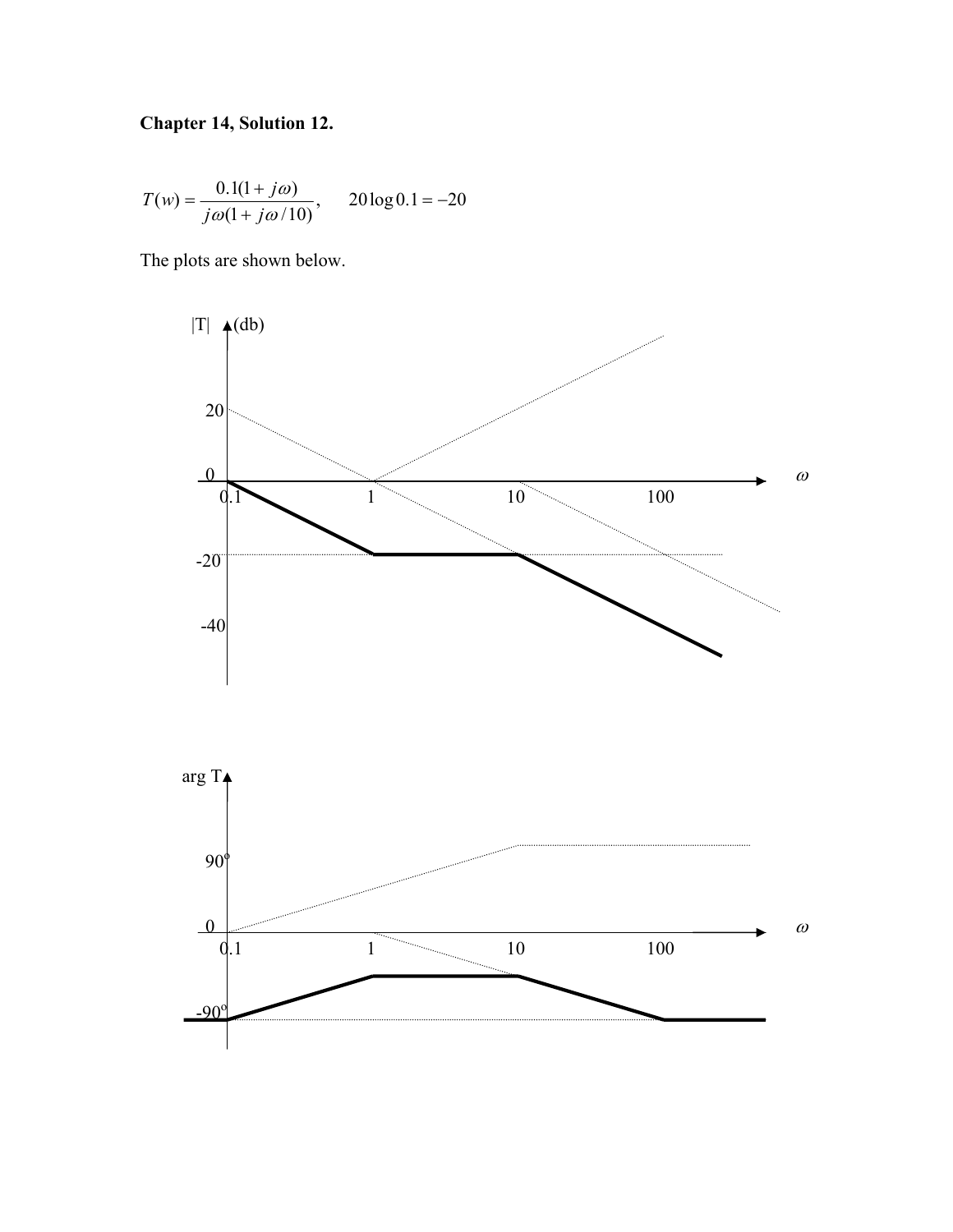# **Chapter 14, Solution 13.**

$$
G(\omega) = \frac{1 + j\omega}{(j\omega)^2 (10 + j\omega)} = \frac{(1/10)(1 + j\omega)}{(j\omega)^2 (1 + j\omega/10)}
$$
  
\n
$$
G_{dB} = -20 + 20 \log_{10} |1 + j\omega| - 40 \log_{10} |j\omega| - 20 \log_{10} |1 + j\omega/10|
$$
  
\n
$$
\phi = -180^\circ + \tan^{-1}\omega - \tan^{-1}\omega/10
$$

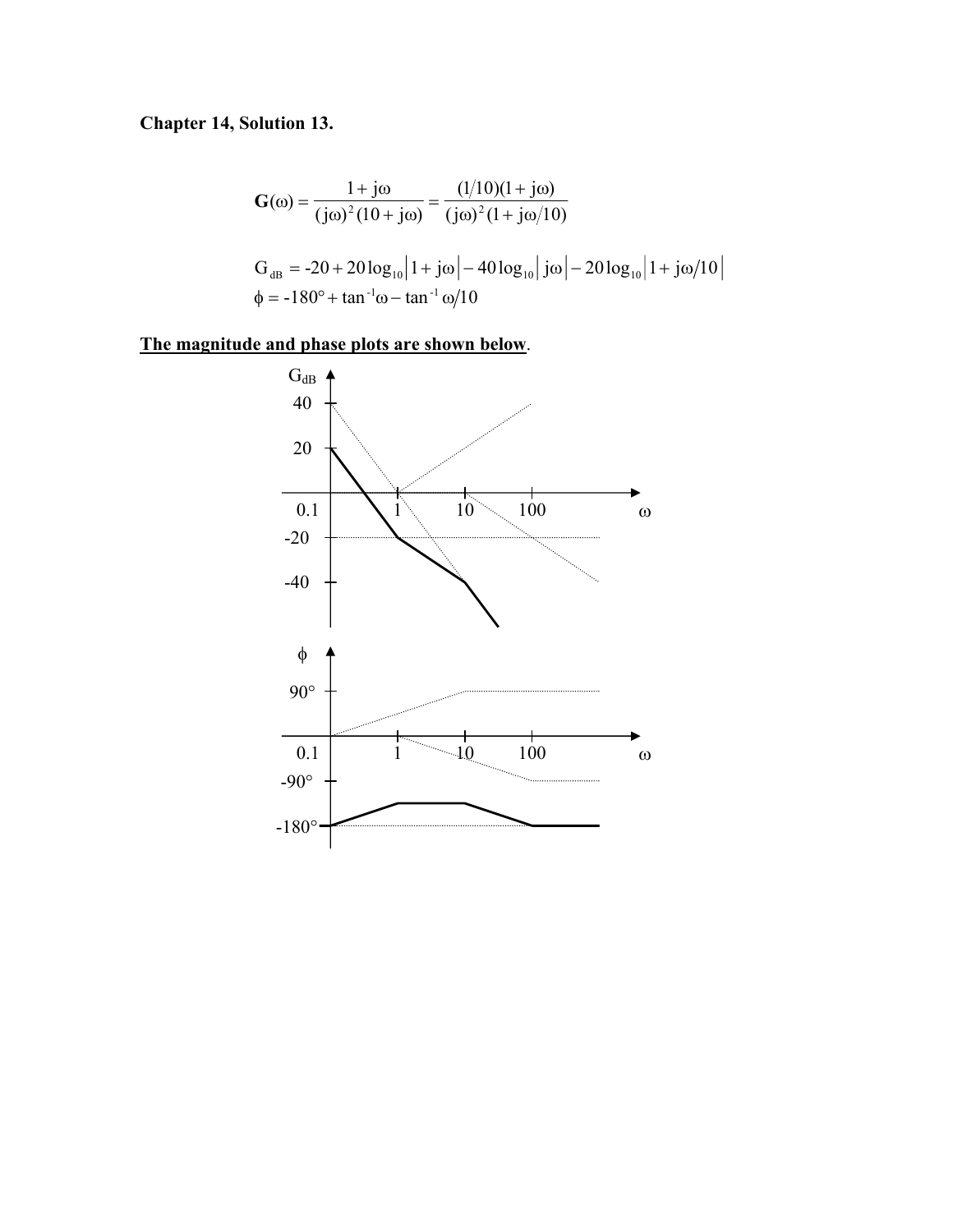# **Chapter 14, Solution 14.**

$$
\mathbf{H}(\omega) = \frac{50}{25} \frac{1 + j\omega}{j\omega \left(1 + \frac{j\omega 10}{25} + \left(\frac{j\omega}{5}\right)^2\right)}
$$
  
\n
$$
\mathbf{H}_{dB} = 20 \log_{10} 2 + 20 \log_{10} |1 + j\omega| - 20 \log_{10} |j\omega - 20 \log_{10} |1 + j\omega 2/5 + (j\omega/5)^2|
$$
  
\n
$$
\phi = -90^\circ + \tan^{-1} \omega - \tan^{-1} \left(\frac{\omega 10/25}{1 - \omega^2/5}\right)
$$

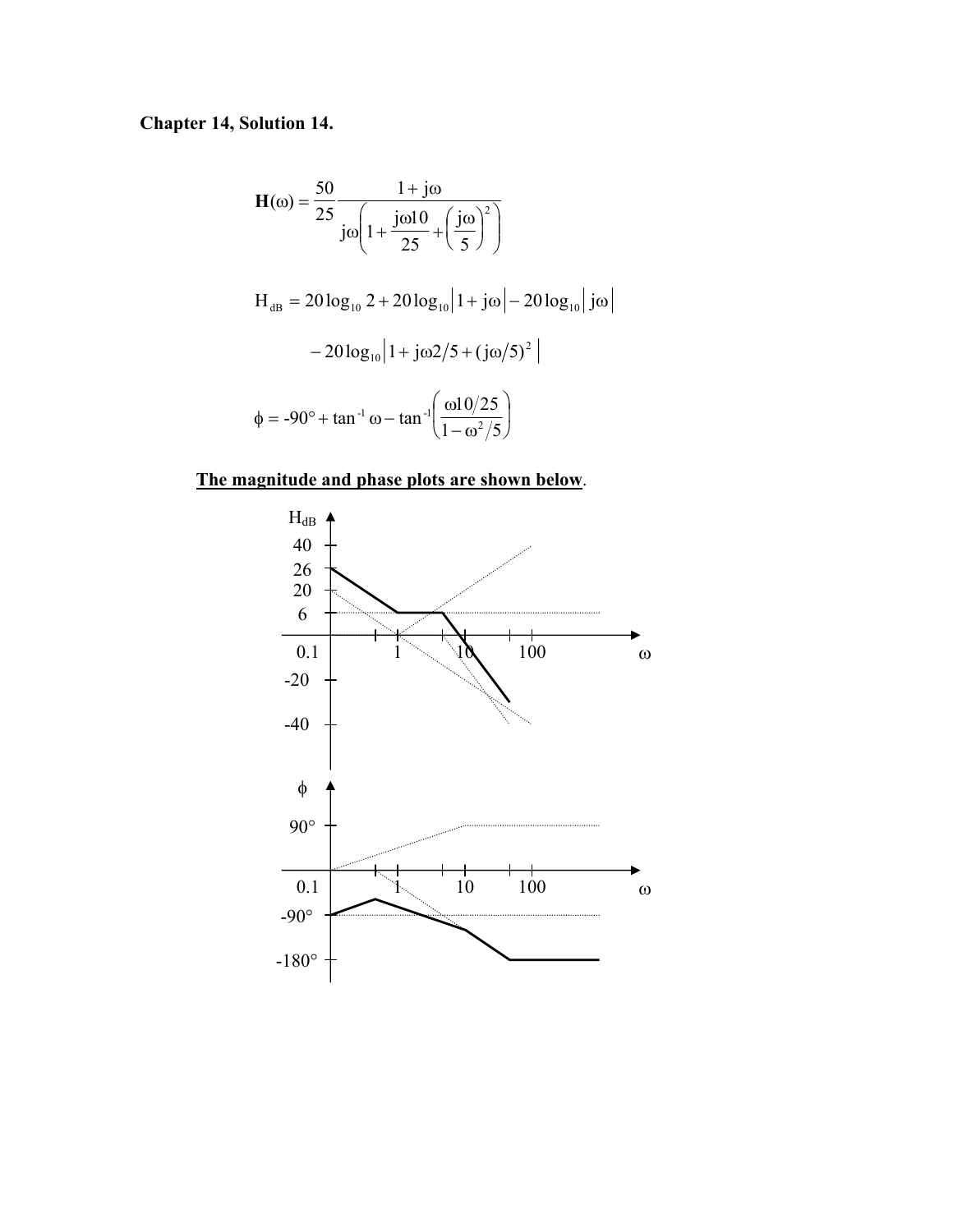# **Chapter 14, Solution 15.**

$$
\mathbf{H}(\omega) = \frac{40(1 + j\omega)}{(2 + j\omega)(10 + j\omega)} = \frac{2(1 + j\omega)}{(1 + j\omega/2)(1 + j\omega/10)}
$$
  
\n
$$
\mathbf{H}_{dB} = 20 \log_{10} 2 + 20 \log_{10} |1 + j\omega| - 20 \log_{10} |1 + j\omega/2| - 20 \log_{10} |1 + j\omega/10|
$$
  
\n
$$
\phi = \tan^{-1} \omega - \tan^{-1} \omega/2 - \tan^{-1} \omega/10
$$



**Chapter 14, Solution 16.** 

$$
G(\omega) = \frac{j\omega}{100(1+j\omega)\left(1+\frac{j\omega}{10}\right)^2}
$$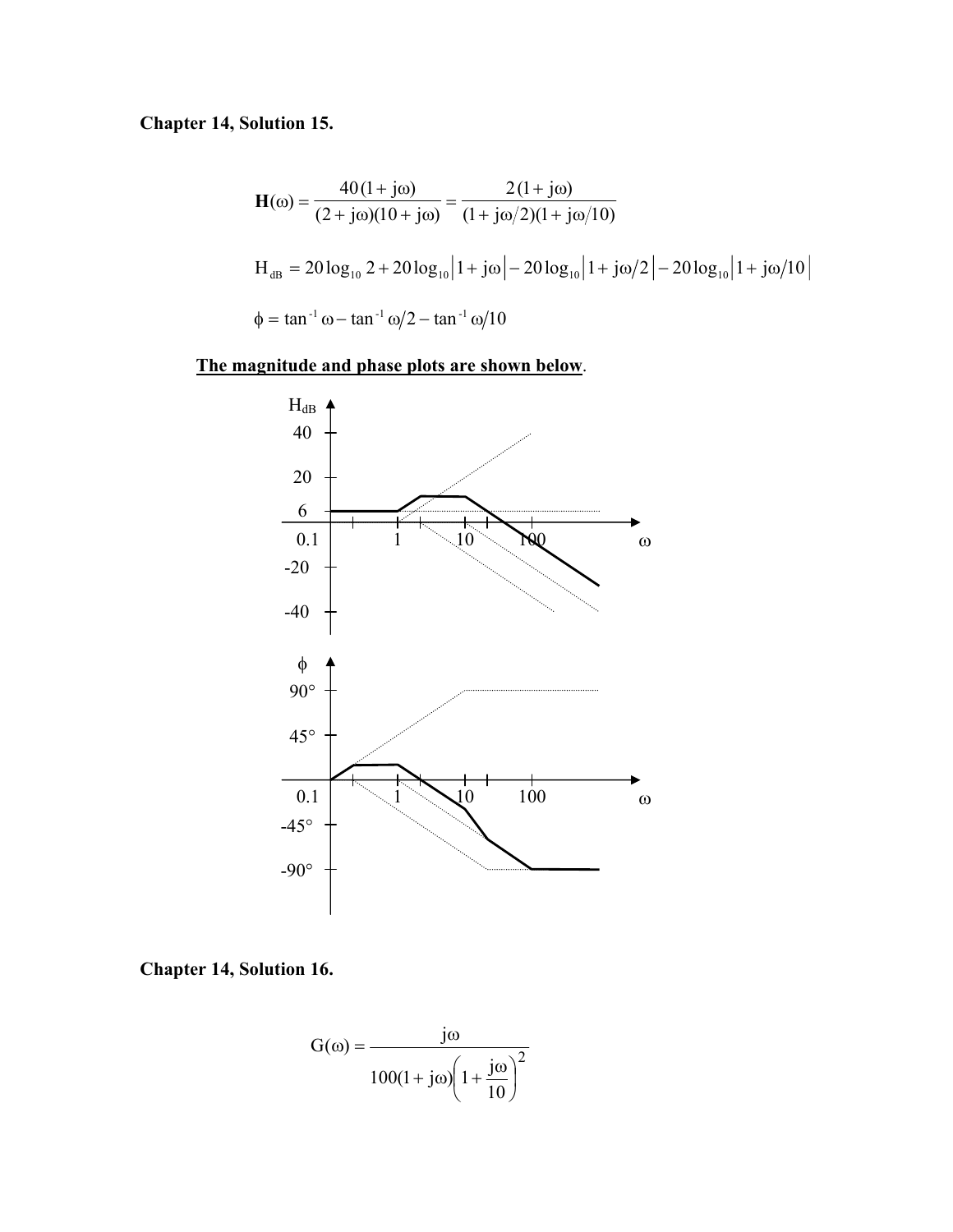

**Chapter 14, Solution 17.** 

$$
G(\omega) = \frac{(1/4) j\omega}{(1 + j\omega)(1 + j\omega/2)^2}
$$
  
\n
$$
G_{dB} = -20\log_{10} 4 + 20\log_{10} |j\omega| - 20\log_{10} |1 + j\omega| - 40\log_{10} |1 + j\omega/2|
$$
  
\n
$$
\phi = -90^\circ - \tan^{-1}\omega - 2\tan^{-1}\omega/2
$$

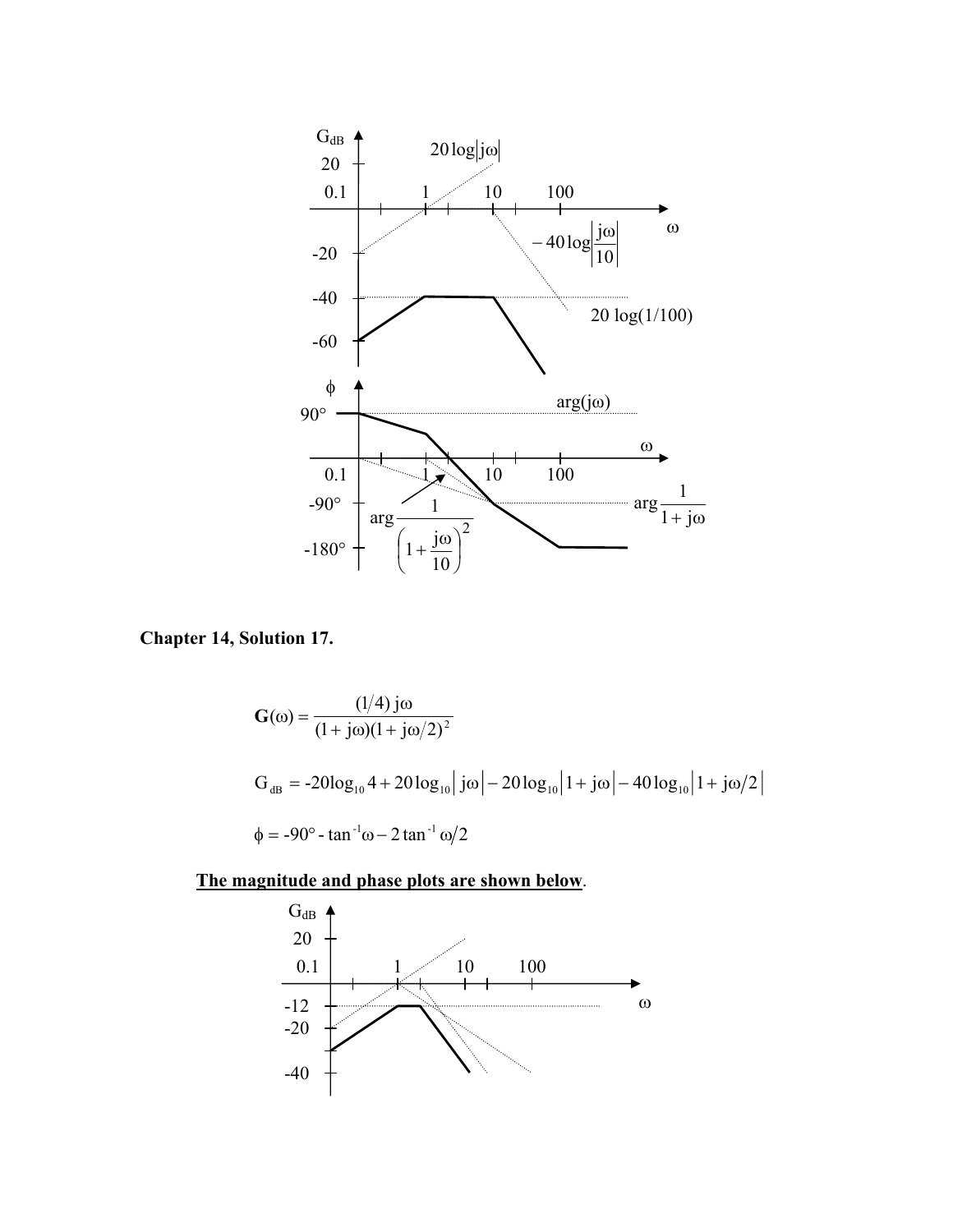

**Chapter 14, Solution 18.** 

$$
G(\omega) = \frac{4(1 + j\omega/2)^2}{50 j\omega(1 + j\omega/5)(1 + j\omega/10)}
$$
  
\n
$$
G_{dB} = 20 \log_{10} 4/50 + 40 \log_{10} |1 + j\omega/2| - 20 \log_{10} |j\omega - 20 \log_{10} |1 + j\omega/5| - 20 \log_{10} |1 + j\omega/10|
$$
  
\nwhere  $20 \log_{10} 4/50 = -21.94$ 

$$
\phi = -90^{\circ} + 2 \tan^{-1} \omega / 2 - \tan^{-1} \omega / 5 - \tan^{-1} \omega / 10
$$

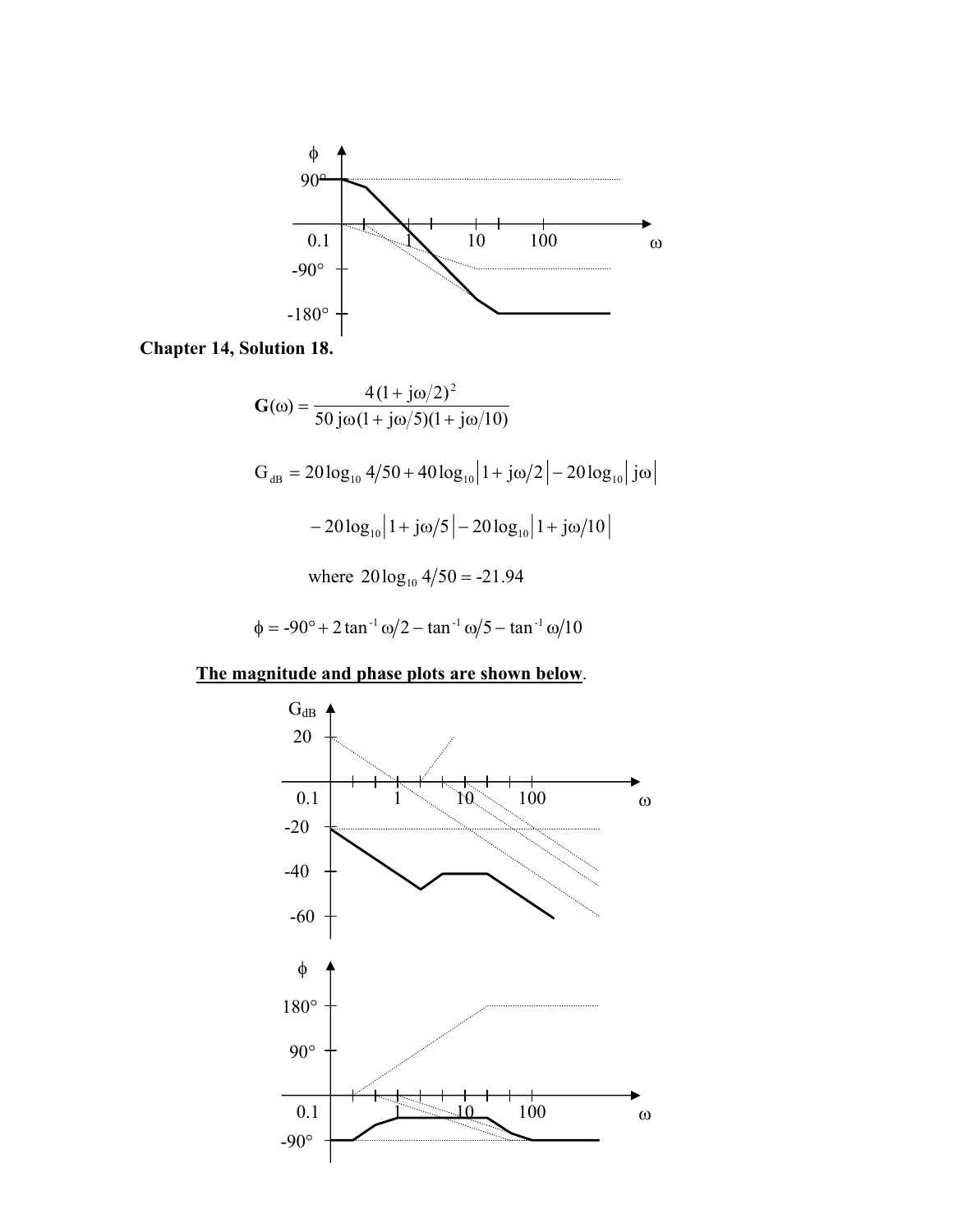# **Chapter 14, Solution 19.**

$$
\mathbf{H}(\omega) = \frac{j\omega}{100(1 + j\omega/10 - \omega^2/100)}
$$
  
\n
$$
\mathbf{H}_{dB} = 20 \log_{10} |j\omega| - 20 \log_{10} 100 - 20 \log_{10} |1 + j\omega/10 - \omega^2/100|
$$
  
\n
$$
\phi = 90^\circ - \tan^{-1} \left( \frac{\omega/10}{1 - \omega^2/100} \right)
$$

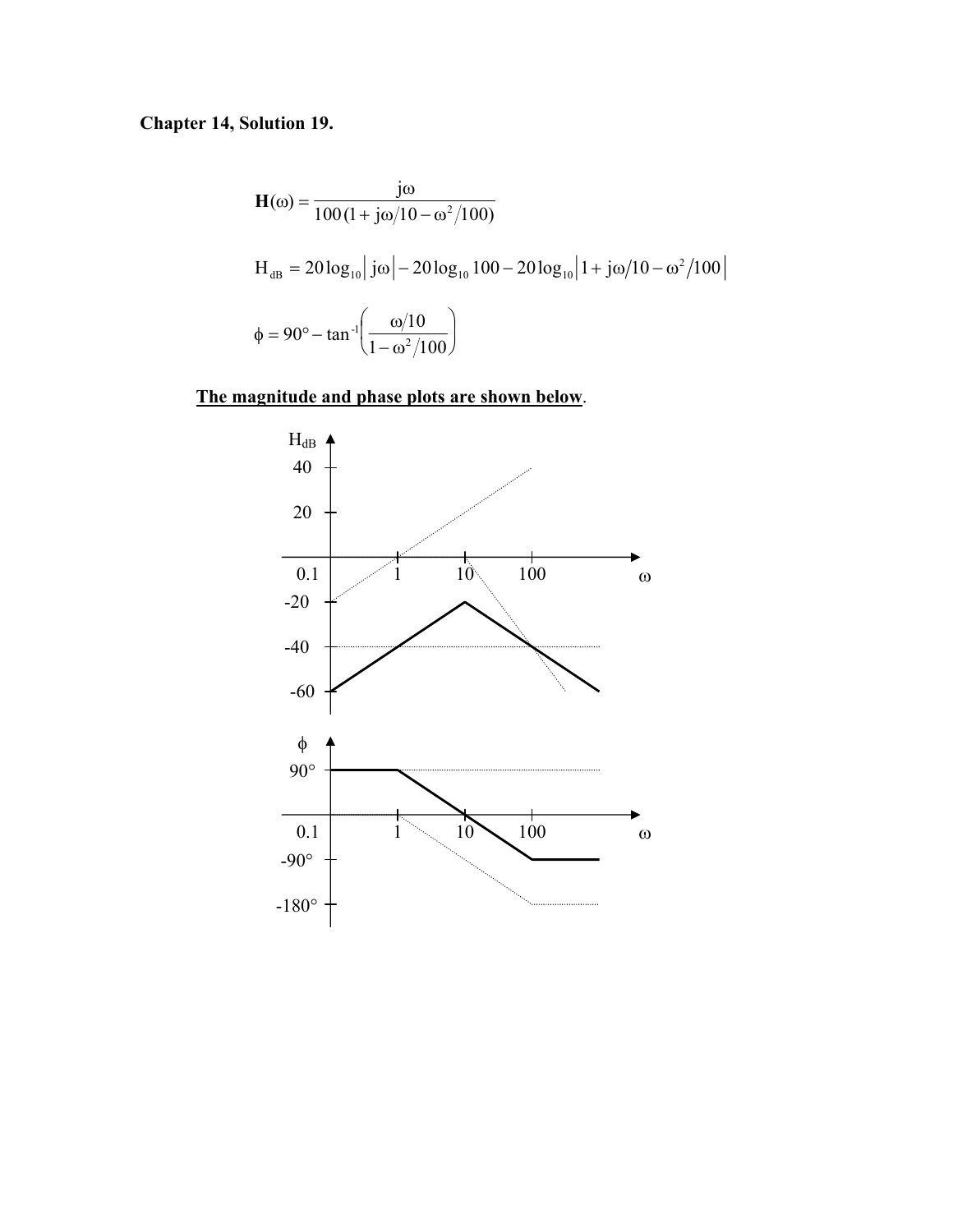# **Chapter 14, Solution 20.**

$$
N(\omega) = \frac{10(1 + j\omega - \omega^2)}{(1 + j\omega)(1 + j\omega/10)}
$$
  
\n
$$
N_{dB} = 20 - 20 \log_{10} |1 + j\omega| - 20 \log_{10} |1 + j\omega/10| + 20 \log_{10} |1 + j\omega - \omega^2|
$$
  
\n
$$
\phi = \tan^{-1} \left( \frac{\omega}{1 - \omega^2} \right) - \tan^{-1} \omega - \tan^{-1} \omega/10
$$

### **The magnitude and phase plots are shown below**.



### **Chapter 14, Solution 21.**

$$
T(\omega) = \frac{j\omega(1 + j\omega)}{100(1 + j\omega/10)(1 + j\omega/10 - \omega^2/100)}
$$

$$
T_{dB} = 20 \log_{10} |j\omega| + 20 \log_{10} |1 + j\omega| - 20 \log_{10} 100
$$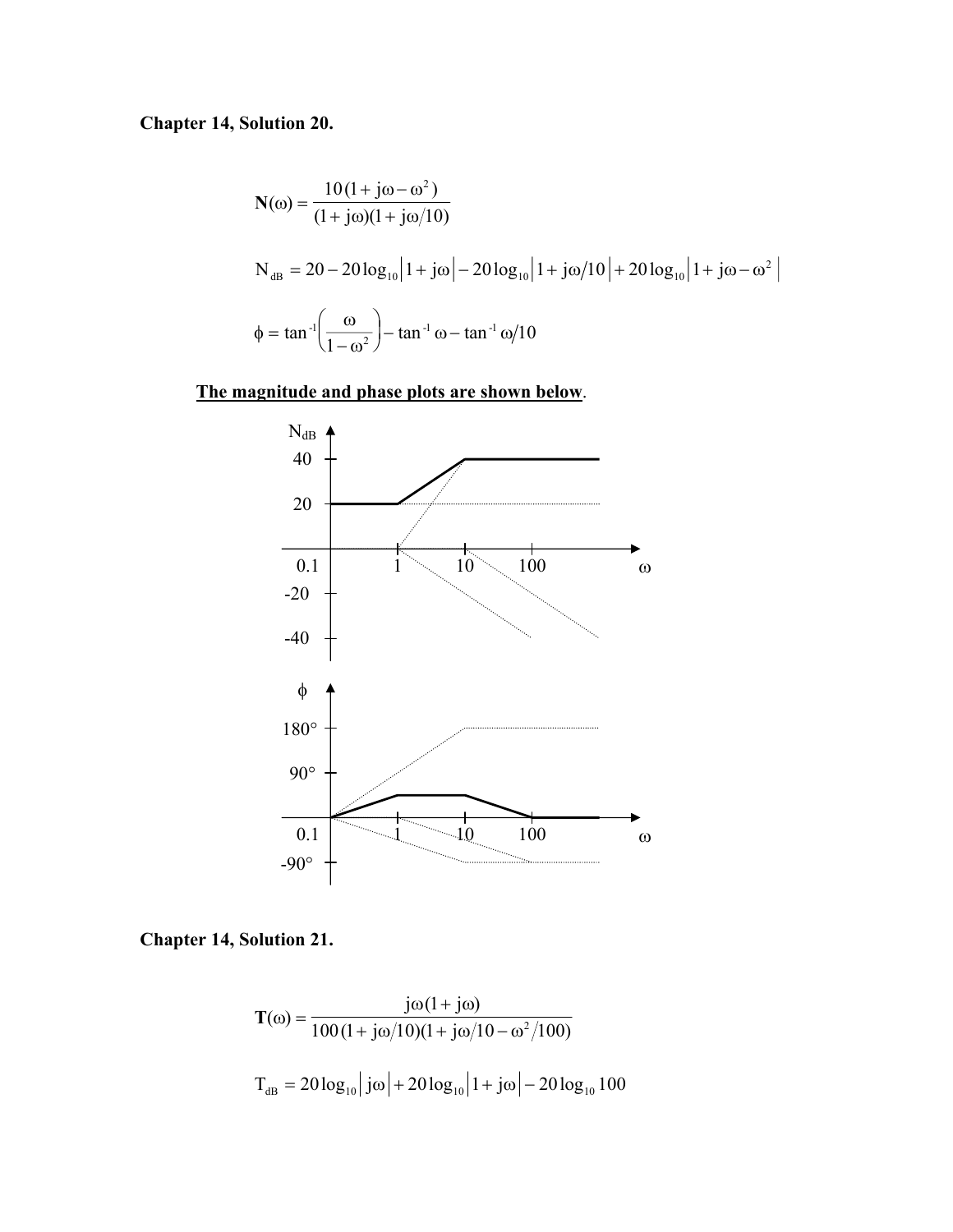$$
-20\log_{10}|1 + j\omega/10| - 20\log_{10}|1 + j\omega/10 - \omega^2/100
$$
  

$$
\phi = 90^\circ + \tan^{-1}\omega - \tan^{-1}\omega/10 - \tan^{-1}\left(\frac{\omega/10}{1 - \omega^2/100}\right)
$$

#### **The magnitude and phase plots are shown below**.



#### **Chapter 14, Solution 22.**

 $20 = 20 \log_{10} k \longrightarrow k = 10$ A zero of slope + 20 dB/ dec at  $\omega = 2 \longrightarrow 1 + j\omega/2$ A pole of slope  $-20$  dB/dec at  $1 + j\omega/20$ 1 20  $+$  j $\omega$  $\omega = 20 \longrightarrow$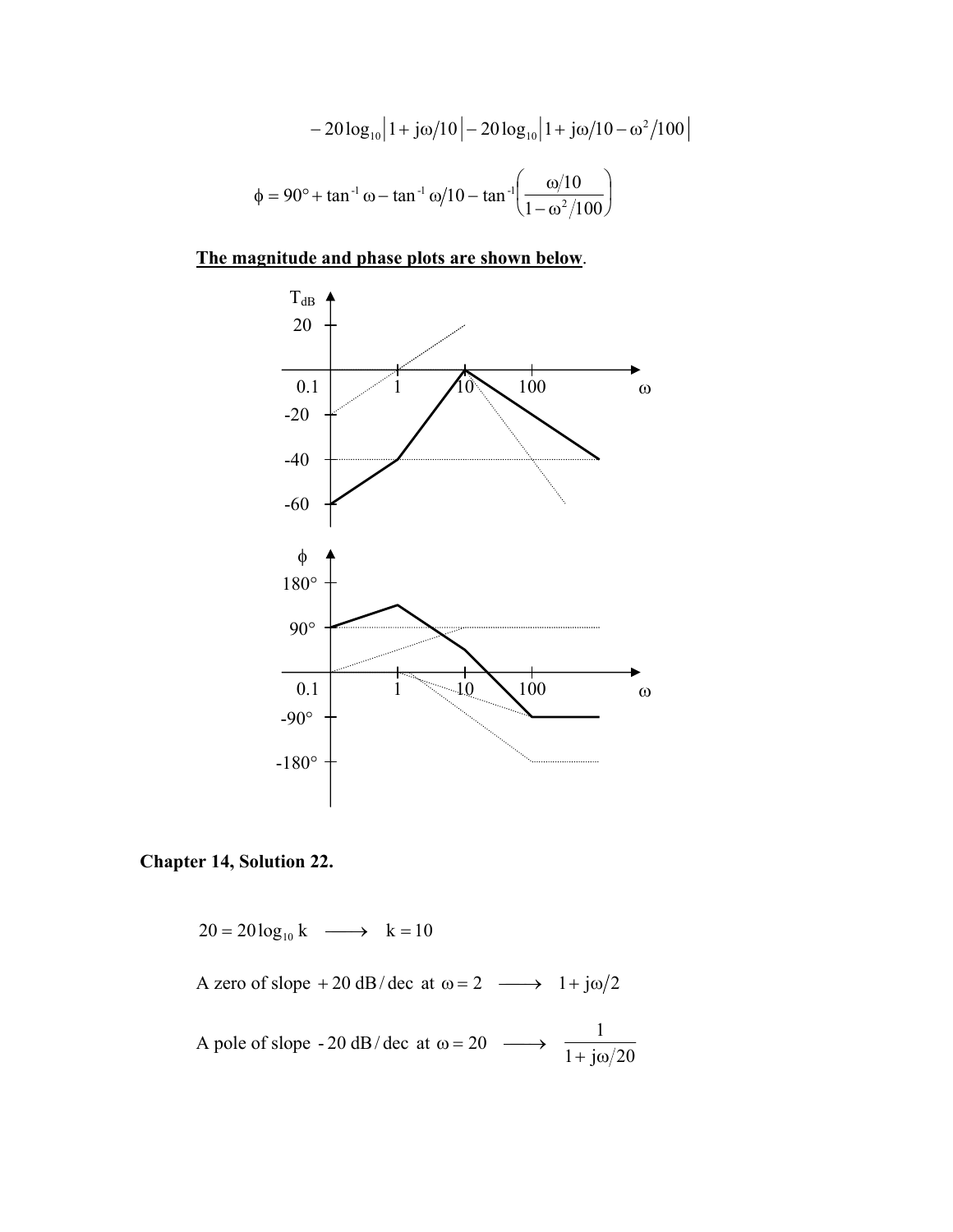A pole of slope - 20 dB/dec at 
$$
\omega = 100 \longrightarrow \frac{1}{1 + j\omega/100}
$$

Hence,

$$
\mathbf{H}(\omega) = \frac{10(1 + j\omega/2)}{(1 + j\omega/20)(1 + j\omega/100)}
$$

$$
H(\omega) = \frac{10^4 (2 + j\omega)}{(20 + j\omega)(100 + j\omega)}
$$

# **Chapter 14, Solution 23.**

A zero of slope + 20 dB/dec at the origin 
$$
\longrightarrow
$$
 j $\omega$   
A pole of slope - 20 dB/dec at  $\omega = 1 \longrightarrow \frac{1}{1 + j\omega/1}$   
A pole of slope - 40 dB/dec at  $\omega = 10 \longrightarrow \frac{1}{(1 + j\omega/10)^2}$ 

Hence,

$$
\mathbf{H}(\omega) = \frac{j\omega}{(1 + j\omega)(1 + j\omega/10)^2}
$$

$$
H(\omega) = \frac{100 j\omega}{(1 + j\omega)(10 + j\omega)^2}
$$

### **Chapter 14, Solution 24.**

The phase plot is decomposed as shown below.

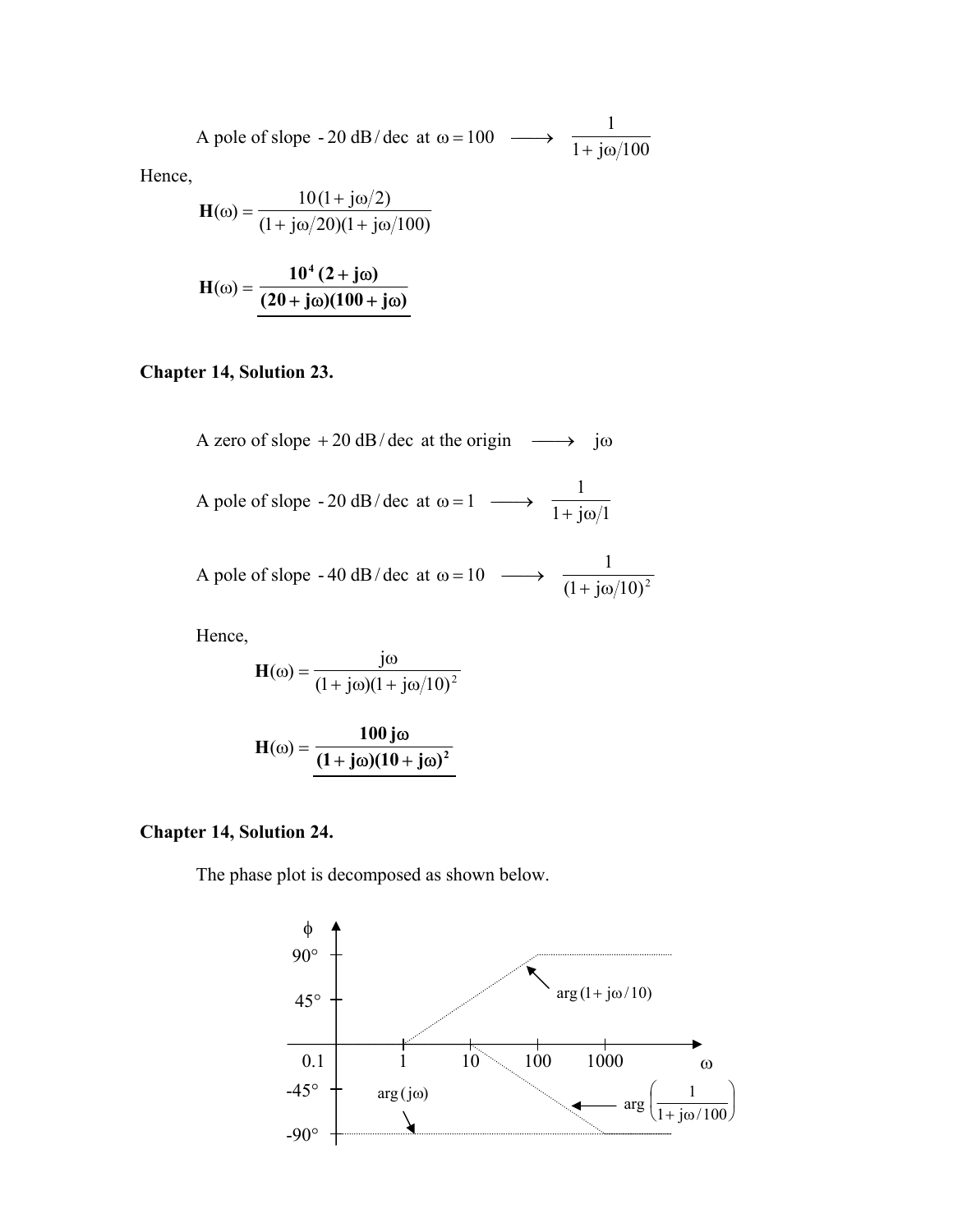$$
G(\omega) = \frac{k'(1 + j\omega/10)}{j\omega(1 + j\omega/100)} = \frac{k'(10)(10 + j\omega)}{j\omega(100 + j\omega)}
$$

where k' is a constant since  $\arg k' = 0$ .

Hence, 
$$
G(\omega) = \frac{k(10 + j\omega)}{j\omega(100 + j\omega)}
$$
, where  $k = 10k'$  is constant

# **Chapter 14, Solution 25.**

$$
\omega_0 = \frac{1}{\sqrt{LC}} = \frac{1}{\sqrt{(40 \times 10^{-3})(1 \times 10^{-6})}} = 5 \text{ krad/s}
$$
  
\n
$$
\mathbf{Z}(\omega_0) = R = \frac{2 \text{ k}\Omega}{4}
$$
  
\n
$$
\mathbf{Z}(\omega_0/4) = R + j \left(\frac{\omega_0}{4} L - \frac{4}{\omega_0 C}\right)
$$
  
\n
$$
\mathbf{Z}(\omega_0/4) = 2000 + j \left(\frac{5 \times 10^3}{4} \cdot 40 \times 10^{-3} - \frac{4}{(5 \times 10^3)(1 \times 10^{-6})}\right)
$$
  
\n
$$
\mathbf{Z}(\omega_0/4) = 2000 + j(50 - 4000/5)
$$
  
\n
$$
\mathbf{Z}(\omega_0/4) = \frac{2 - j0.75 \text{ k}\Omega}{2}
$$
  
\n
$$
\mathbf{Z}(\omega_0/2) = R + j \left(\frac{\omega_0}{2} L - \frac{2}{\omega_0 C}\right)
$$
  
\n
$$
\mathbf{Z}(\omega_0/2) = 2000 + j \left(\frac{(5 \times 10^3)}{2} (40 \times 10^{-3}) - \frac{2}{(5 \times 10^3)(1 \times 10^{-6})}\right)
$$
  
\n
$$
\mathbf{Z}(\omega_0/4) = 2000 + j(100 - 2000/5)
$$
  
\n
$$
\mathbf{Z}(\omega_0/2) = \frac{2 - j0.3 \text{ k}\Omega}{2}
$$
  
\n
$$
\mathbf{Z}(2\omega_0) = R + j \left(2\omega_0 L - \frac{1}{2\omega_0 C}\right)
$$

 $\boldsymbol{0}$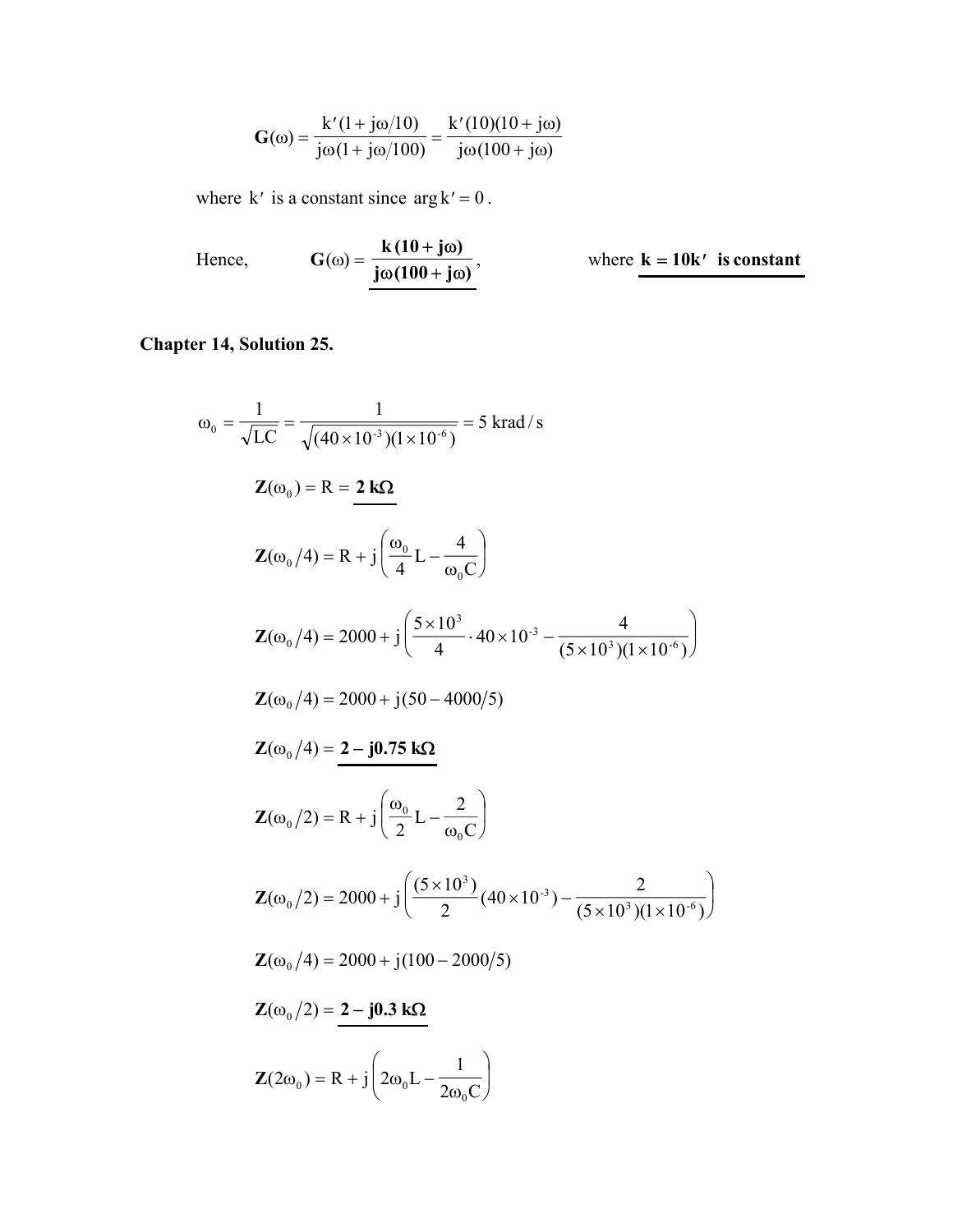$$
\mathbf{Z}(2\omega_0) = 2000 + j \left( (2)(5 \times 10^3)(40 \times 10^{-3}) - \frac{1}{(2)(5 \times 10^3)(1 \times 10^{-6})} \right)
$$
  

$$
\mathbf{Z}(2\omega_0) = \mathbf{2} + j \mathbf{0} \cdot \mathbf{3} \mathbf{k} \mathbf{\Omega}
$$
  

$$
\mathbf{Z}(4\omega_0) = \mathbf{R} + j \left( 4\omega_0 \mathbf{L} - \frac{1}{4\omega_0 \mathbf{C}} \right)
$$
  

$$
\mathbf{Z}(4\omega_0) = 2000 + j \left( (4)(5 \times 10^3)(40 \times 10^{-3}) - \frac{1}{(4)(5 \times 10^3)(1 \times 10^{-6})} \right)
$$
  

$$
\mathbf{Z}(4\omega_0) = \mathbf{2} + j \mathbf{0} \cdot \mathbf{7} \mathbf{5} \mathbf{k} \mathbf{\Omega}
$$

**Chapter 14, Solution 26.** 

(a) 
$$
f_o = \frac{1}{2\pi\sqrt{LC}} = \frac{1}{2\pi\sqrt{5x10^{-9}x10x10^{-3}}} = \frac{22.51 \text{ kHz}}{2}
$$

(b) 
$$
B = \frac{R}{L} = \frac{100}{10x10^{-3}} = \frac{10 \text{ krad/s}}{10x10^{-3}}
$$

(c) 
$$
Q = \frac{\omega_o L}{R} = \frac{1}{\sqrt{LC}} \frac{L}{R} = \frac{10^6}{\sqrt{50}} \frac{10x10^{-3}}{0.1x10^3} = \frac{14.142}{\sqrt{50}} = 14.142
$$

### **Chapter 14, Solution 27.**

At resonance,

$$
\mathbf{Z} = \mathbf{R} = 10 \,\Omega, \qquad \qquad \omega_0 = \frac{1}{\sqrt{LC}}
$$

$$
B = \frac{R}{L} \qquad \text{and} \qquad Q = \frac{\omega_0}{B} = \frac{\omega_0 L}{R}
$$

Hence,

$$
L = \frac{RQ}{\omega_0} = \frac{(10)(80)}{50} = 16 \text{ H}
$$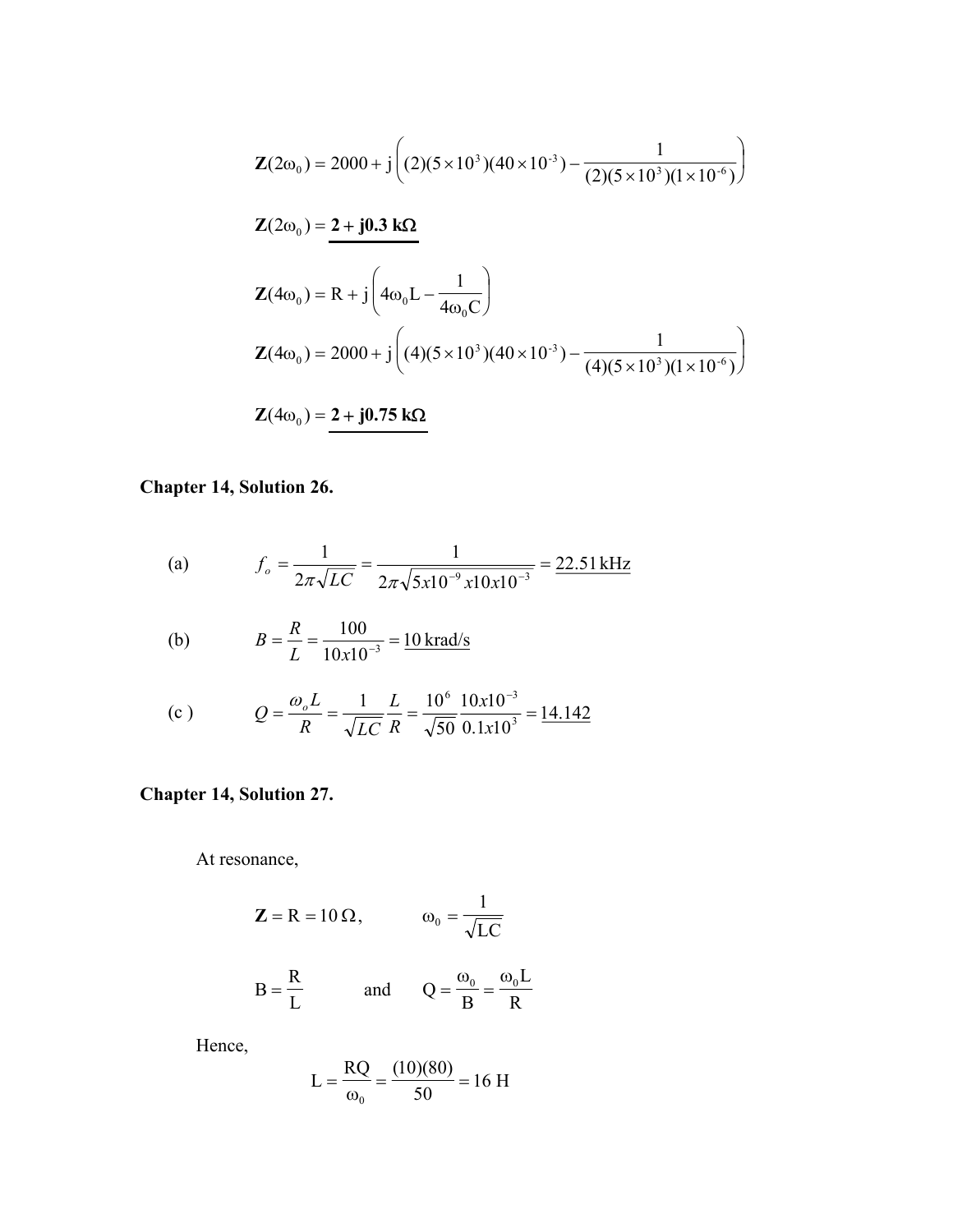$$
C = \frac{1}{\omega_0^2 L} = \frac{1}{(50)^2 (16)} = 25 \text{ }\mu\text{F}
$$
  
\n
$$
B = \frac{R}{L} = \frac{10}{16} = 0.625 \text{ rad/s}
$$
  
\nTherefore,  
\n
$$
R = \frac{10 \Omega}{16}, \qquad L = \frac{16 \text{ H}}{16}, \qquad C = \frac{25 \mu\text{F}}{16}, \qquad B = \frac{0.625 \text{ rad/s}}{1600}
$$

**Chapter 14, Solution 28.** 

Let  $R = 10 \Omega$ . 0.5 H 20 10 B R  $L = \frac{R}{R} = \frac{18}{20} =$  $\frac{1}{(1000)^2(0.5)} = 2 \ \mu F$ 1 L 1  $C = \frac{1}{\omega_0^2 L} = \frac{1}{(1000)^2}$  $=\frac{1}{\omega_0^2 L}=\frac{1}{(1000)^2(0.5)}=2 \mu$  $\frac{300}{20}$  = 50  $Q = \frac{\omega_0}{B} = \frac{1000}{20} =$ Therefore, if  $R = 10 \Omega$  then

$$
L = 0.5
$$
 H,  $C = 2 \mu$ F,  $Q = 50$ 

**Chapter 14, Solution 29.** 

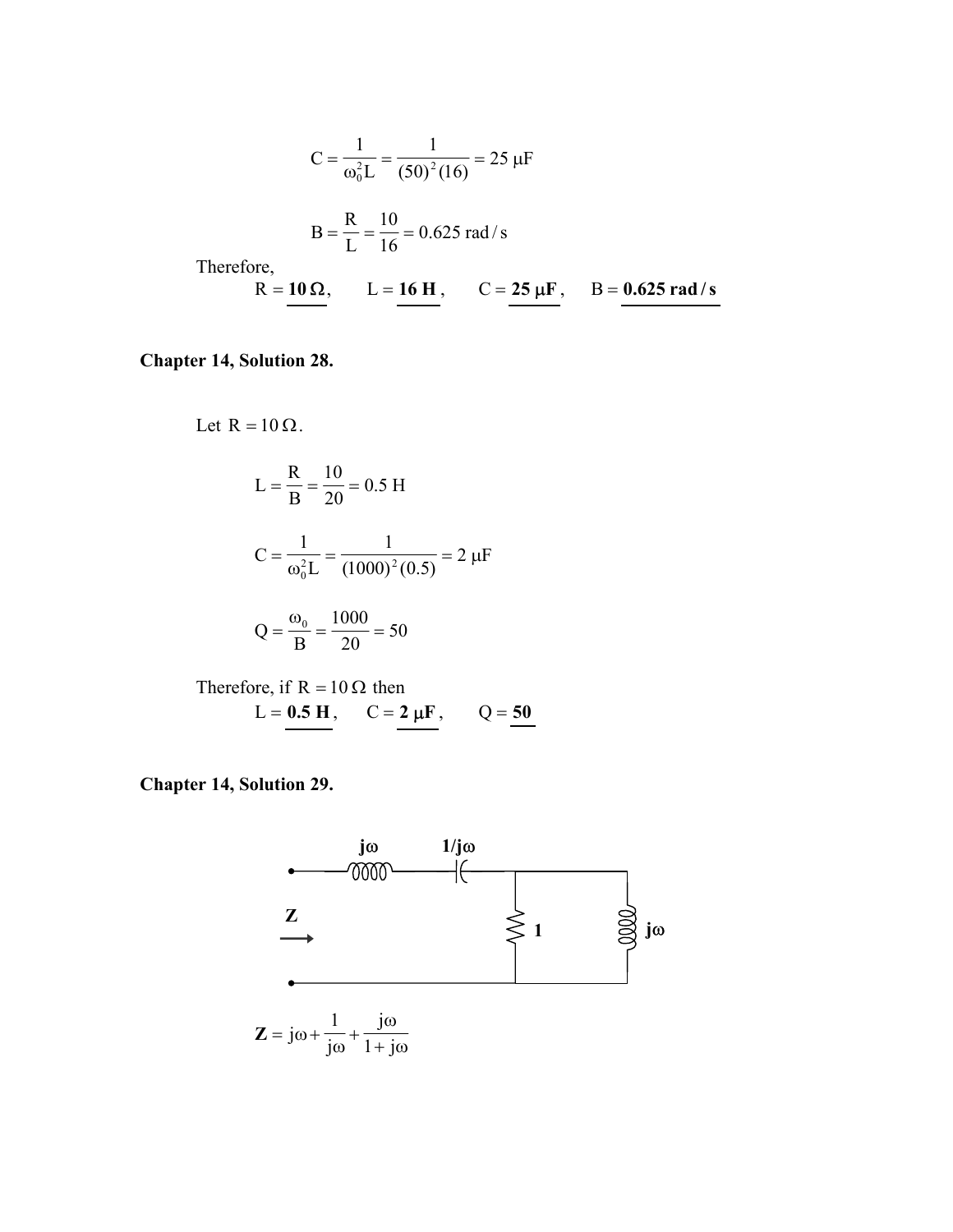$$
\mathbf{Z} = j\left(\omega - \frac{1}{\omega}\right) + \frac{\omega^2 + j\omega}{1 + \omega^2}
$$

Since  $v(t)$  and  $i(t)$  are in phase,  $1 + \omega^2$ 1  $Im(Z) = 0$  $+\omega$ ω + ω  $\mathbf{Z}$ ) = 0 = ω $\omega^4 + \omega^2 - 1 = 0$  $\frac{1}{2}$  = 0.618  $\omega^2 = \frac{-1 \pm \sqrt{1 + 4}}{2}$ ω = **0.7861 rad /s**

#### **Chapter 14, Solution 30.**

Select R = 10 Ω.  
\n
$$
L = \frac{R}{\omega_0 Q} = \frac{10}{(10)(20)} = 0.05 \text{ H} = 5 \text{ mH}
$$
\n
$$
C = \frac{1}{\omega_0^2 L} = \frac{1}{(100)(0.05)} = 0.2 \text{ F}
$$
\n
$$
B = \frac{1}{RC} = \frac{1}{(10)(0.2)} = 0.5 \text{ rad/s}
$$

Therefore, if R = 10 
$$
\Omega
$$
 then  
L = 5 mH, C = 0.2 F, B = 0.5 rad/s

#### **Chapter 14, Solution 31.**

$$
X_L = \omega L \longrightarrow L = \frac{X_L}{\omega}
$$
  

$$
B = \frac{R}{L} = \frac{\omega R}{X_L} = \frac{2\pi x 10x 10^6 x 5.6x 10^3}{40x 10^3} = \frac{8.796x 10^6 \text{ rad/s}}{10^3}
$$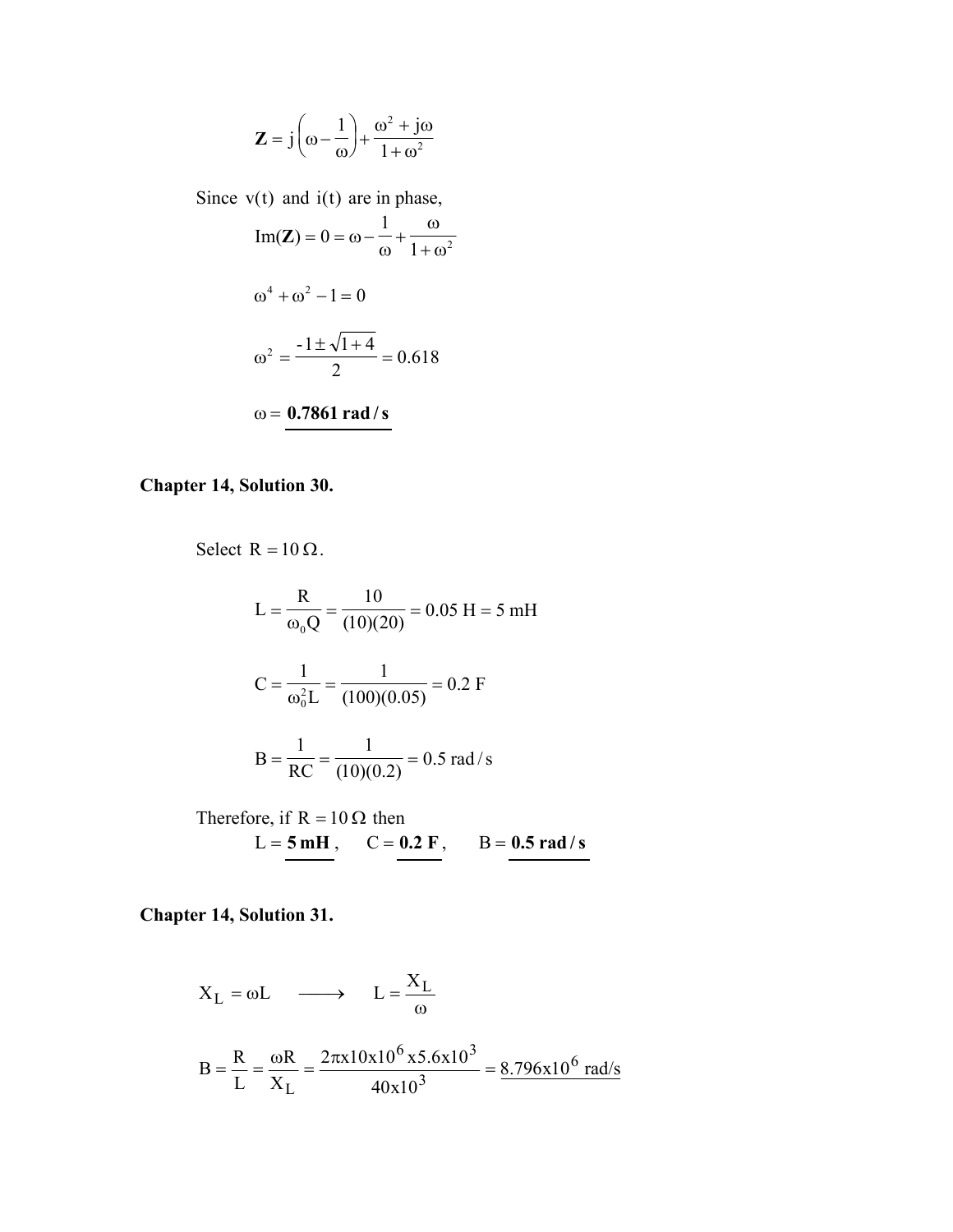### **Chapter 14, Solution 32.**

Since  $Q > 10$ , 2 B  $\omega_1 = \omega_0 - \frac{2}{2}$ ,  $\omega_2 = \omega_0 + \frac{2}{2}$ B  $\omega_2 = \omega_0 +$  $=\frac{\omega_0}{Q} = \frac{6 \times 10^6}{120} =$ Q B  $\frac{6}{\lambda} = \frac{6 \times 10^6}{120} = 50$  krad/s  $\omega_1 = 6 - 0.025 = 5.975 \times 10^6 \text{ rad/s}$  $\omega_2 = 6 + 0.025 = 6.025 \times 10^6 \text{ rad/s}$ 

#### **Chapter 14, Solution 33.**

$$
Q = \omega_0 RC \longrightarrow C = \frac{Q}{2\pi f_0 R} = \frac{80}{2\pi x 5.6 \times 10^6 \times 40 \times 10^3} = \frac{56.84 \text{ pF}}{2 \times 10^6 \times 10^3 \times 10^3} = \frac{56.84 \text{ pF}}{2 \times 10^6 \times 10^3 \times 10^3 \times 10^3} = \frac{14.21 \text{ μH}}{2 \times 10^6 \times 10^6 \times 10^6 \times 10^3 \times 10^3} = \frac{14.21 \text{ μH}}{2 \times 10^6 \times 10^6 \times 10^3 \times 10^3 \times 10^3} = \frac{14.21 \text{ μH}}{2 \times 10^6 \times 10^3 \times 10^3 \times 10^3 \times 10^3} = \frac{14.21 \text{ μH}}{2 \times 10^3 \times 10^3 \times 10^3 \times 10^3 \times 10^3 \times 10^3} = \frac{14.21 \text{ μH}}{2 \times 10^3 \times 10^3 \times 10^3 \times 10^3 \times 10^3 \times 10^3} = \frac{14.21 \text{ μH}}{2 \times 10^3 \times 10^3 \times 10^3 \times 10^3 \times 10^3 \times 10^3} = \frac{14.21 \text{ μH}}{2 \times 10^3 \times 10^3 \times 10^3 \times 10^3 \times 10^3 \times 10^3} = \frac{14.21 \text{ μH}}{2 \times 10^3 \times 10^3 \times 10^3 \times 10^3 \times 10^3 \times 10^3} = \frac{14.21 \text{ μH}}{2 \times 10^3 \times 10^3 \times 10^3 \times 10^3 \times 10^3 \times 10^3 \times 10^3} = \frac{14.21 \text{ μH}}{2 \times 10^3 \times 10^3 \times 10^3 \times 10^3 \times 10^3 \times 10^3 \times 10^3 \times 10^3 \times 10^3 \times 10^3 \times
$$

#### **Chapter 14, Solution 34.**

(a) 
$$
\omega_0 = \frac{1}{\sqrt{LC}} = \frac{1}{\sqrt{8x10^{-3} \times 60x10^{-6}}} = \frac{1.443 \text{ krad/s}}{}
$$

(b) 
$$
B = \frac{1}{RC} = \frac{1}{5x10^3 \times 60x10^{-6}} = \frac{3.33 \text{ rad/s}}{}
$$

(c) 
$$
Q = \omega_0 RC = 1.443x10^3 x5x10^3 x60x10^{-6} = 432.9
$$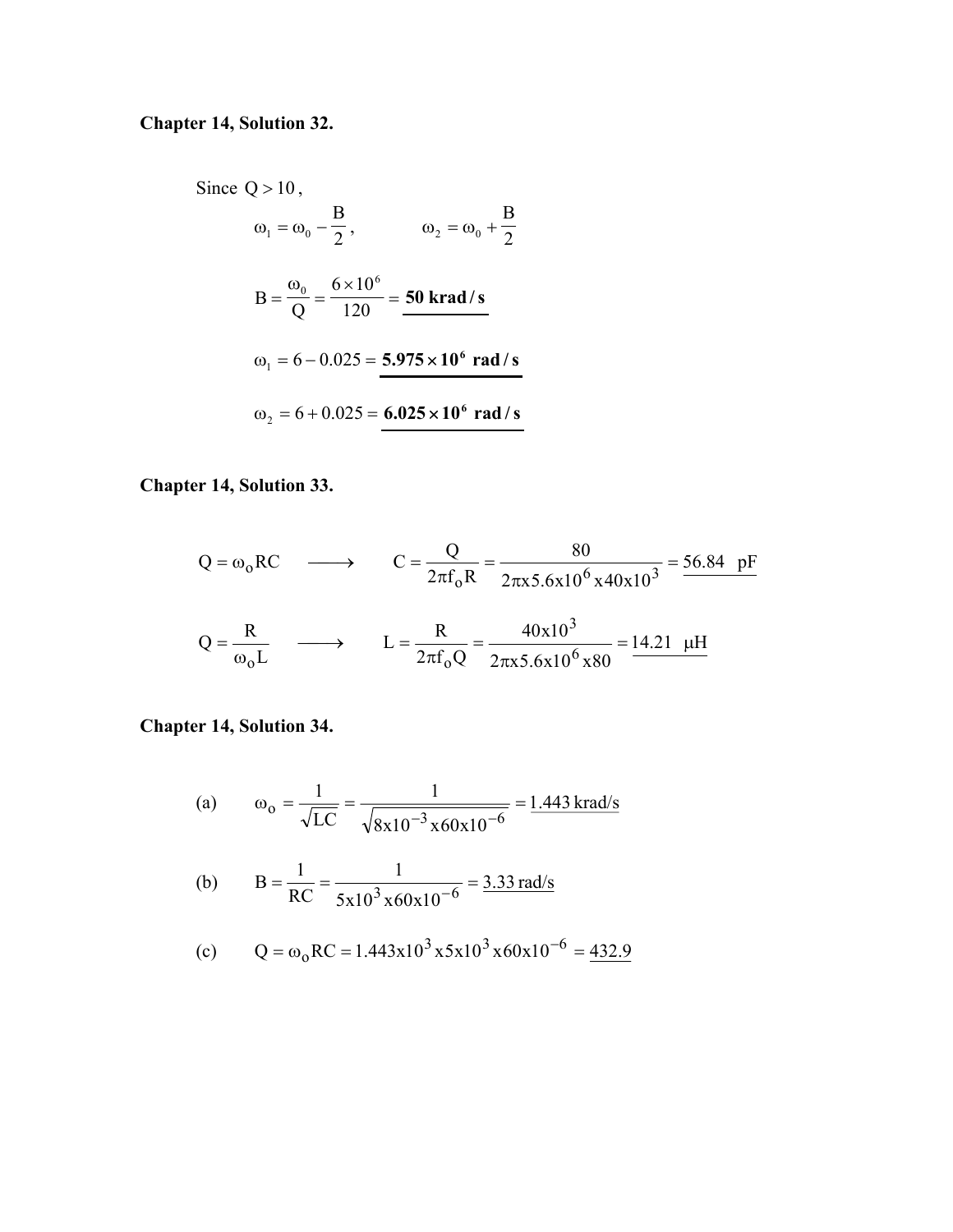# **Chapter 14, Solution 35.**

At resonance,

$$
Y = \frac{1}{R} \longrightarrow R = \frac{1}{Y} = \frac{1}{25 \times 10^{-3}} = 40 \Omega
$$
  
\n
$$
Q = \omega_0 RC \longrightarrow C = \frac{Q}{\omega_0 R} = \frac{80}{(200 \times 10^3)(40)} = 10 \mu F
$$
  
\n
$$
\omega_0 = \frac{1}{\sqrt{LC}} \longrightarrow L = \frac{1}{\omega_0^2 C} = \frac{1}{(4 \times 10^{10})(10 \times 10^{-6})} = 2.5 \mu H
$$
  
\n
$$
B = \frac{\omega_0}{Q} = \frac{200 \times 10^3}{80} = 2.5 \text{ krad/s}
$$
  
\n
$$
\omega_1 = \omega_0 - \frac{B}{2} = 200 - 2.5 = \frac{197.5 \text{ krad/s}}{202.5 \text{ krad/s}}
$$

**Chapter 14, Solution 36.** 

$$
\omega_0 = \frac{1}{\sqrt{LC}} = 5000 \text{ rad/s}
$$
  
\n
$$
\mathbf{Y}(\omega_0) = \frac{1}{R} \longrightarrow \mathbf{Z}(\omega_0) = R = 2 \text{ k}\Omega
$$
  
\n
$$
\mathbf{Y}(\omega_0/4) = \frac{1}{R} + j \left( \frac{\omega_0}{4} C - \frac{4}{\omega_0 L} \right) = 0.5 - j18.75 \text{ kS}
$$
  
\n
$$
\mathbf{Z}(\omega_0/4) = \frac{1}{0.0005 - j0.01875} = 1.4212 + j53.3 \Omega
$$
  
\n
$$
\mathbf{Y}(\omega_0/2) = \frac{1}{R} + j \left( \frac{\omega_0}{2} C - \frac{2}{\omega_0 L} \right) = 0.5 - j7.5 \text{ kS}
$$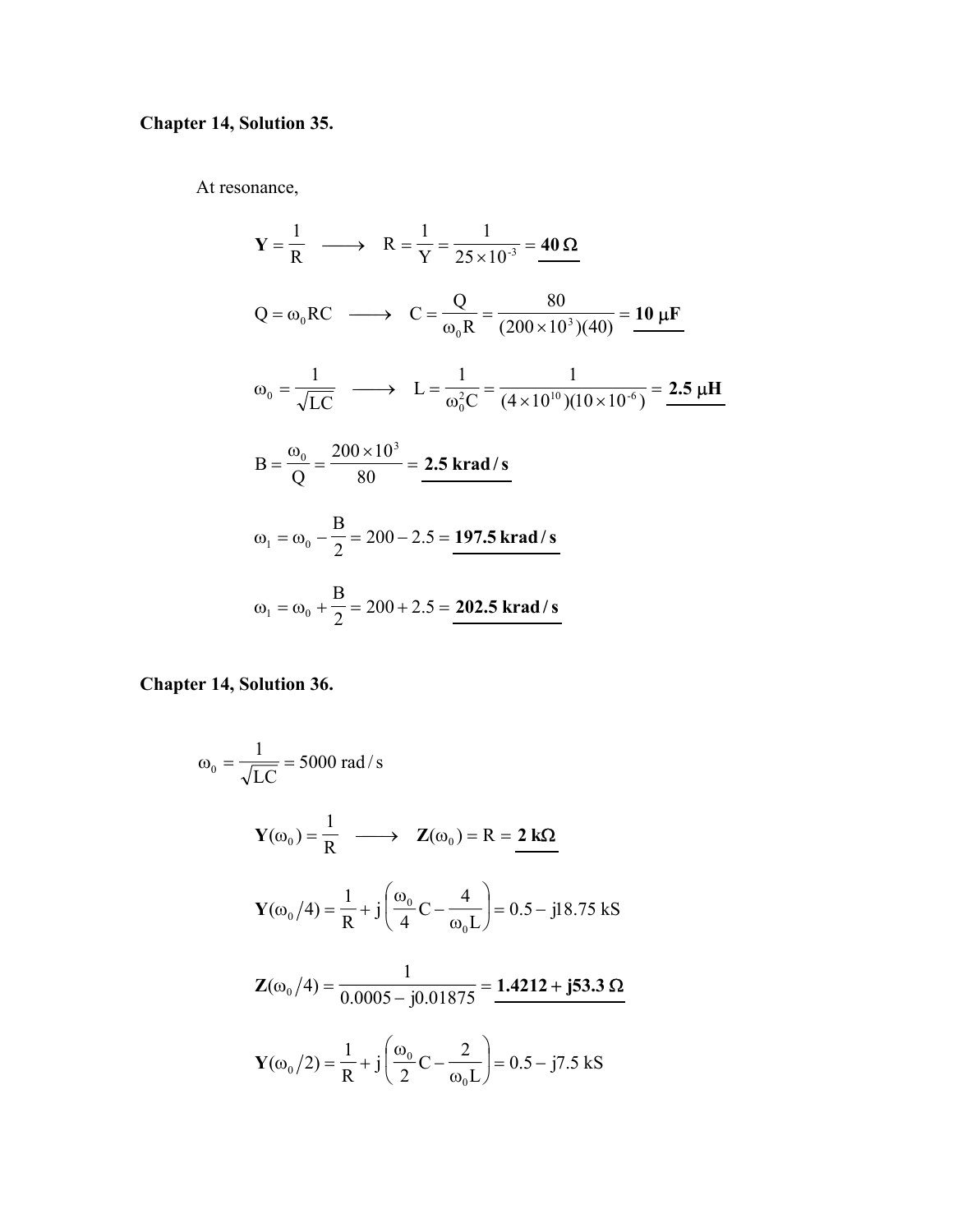$$
\mathbf{Z}(\omega_0/2) = \frac{1}{0.0005 - j0.0075} = \frac{8.85 + j132.74 \,\Omega}{2\omega_0 \,\Omega} \n\mathbf{Y}(2\omega_0) = \frac{1}{R} + j\left(2\omega_0 L - \frac{1}{2\omega_0 C}\right) = 0.5 + j7.5 \,\text{kS}
$$
\n
$$
\mathbf{Z}(2\omega_0) = \frac{8.85 - j132.74 \,\Omega}{R} \n\mathbf{Y}(4\omega_0) = \frac{1}{R} + j\left(4\omega_0 L - \frac{1}{4\omega_0 C}\right) = 0.5 + j18.75 \,\text{kS}
$$
\n
$$
\mathbf{Z}(4\omega_0) = \frac{1.4212 - j53.3 \,\Omega}{R}
$$

# **Chapter 14, Solution 37.**

$$
Z = j\omega L / / (R + \frac{1}{j\omega C}) = \frac{j\omega L(R + \frac{1}{j\omega C})}{R + \frac{1}{j\omega C} + j\omega L} = \frac{\left(\frac{L}{C} + j\omega LR\right) \left(R + j(\omega L - \frac{1}{\omega C})\right)}{R^2 + (\omega L - \frac{1}{\omega C})^2}
$$

$$
\text{Im}(Z) = \frac{\omega \text{L}R^2 + \frac{\text{L}}{\text{C}}\left(\omega \text{L} - \frac{1}{\omega \text{C}}\right)}{\text{R}^2 + (\omega \text{L} - \frac{1}{\omega \text{C}})^2} = 0 \qquad \longrightarrow \qquad \omega^2 \text{R}^2\text{C}^2 + \text{LC} = 1
$$

Thus,

$$
\omega = \frac{1}{\sqrt{LC + R^2C^2}}
$$

**Chapter 14, Solution 38.** 

$$
Y\frac{1}{R + j\omega L} + j\omega C = j\omega C + \frac{R - j\omega L}{R^2 + \omega^2 L^2}
$$

At resonance,  $Im(Y) = 0$ , i.e.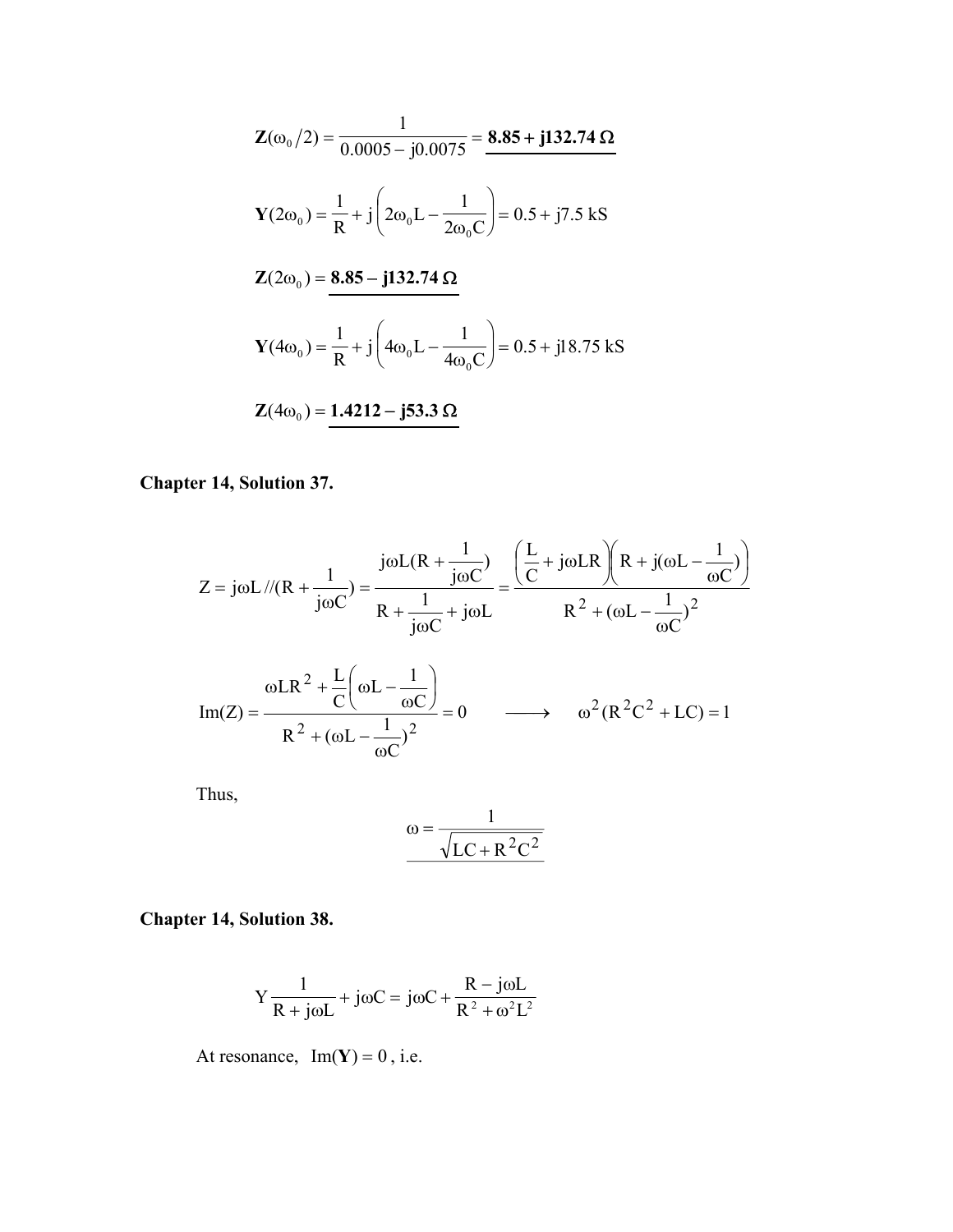$$
\omega_0 C - \frac{\omega_0 L}{R^2 + \omega_0^2 L^2} = 0
$$
  
\n
$$
R^2 + \omega_0^2 L^2 = \frac{L}{C}
$$
  
\n
$$
\omega_0 = \sqrt{\frac{1}{LC} - \frac{R^2}{L^2}} = \sqrt{\frac{1}{(40 \times 10^{-3})(10 \times 10^{-6})} - (\frac{50}{40 \times 10^{-3}})^2}
$$
  
\n
$$
\omega_0 = \frac{4841 \text{ rad/s}}{4841 \text{ rad/s}}
$$

# **Chapter 14, Solution 39.**

(a) 
$$
B = \omega_2 - \omega_1 = 2\pi (f_2 - f_1) = 2\pi (90 - 86) \times 10^3 = 8\pi
$$
krad/s  
\n $\omega_0 = \frac{1}{2} (\omega_1 + \omega_2) = 2\pi (88) \times 10^3 = 176\pi$   
\n $B = \frac{1}{RC}$   $\longrightarrow$   $C = \frac{1}{BR} = \frac{1}{8\pi \times 10^3 \times 2 \times 10^3} = \frac{19.89nF}{8\pi \times 10^3 \times 2 \times 10^3} = \frac{19.89nF}{4\pi \times 10^3 \times 10^3 \times 10^3} = \frac{164.4H}{4\pi \times 10^3 \times 10^3 \times 10^3} = \frac{164.4H}{4\pi \times 10^3 \times 10^3} = \frac{164.4H}{4\pi \times 10^3 \times 10^3} = \frac{164.4H}{4\pi \times 10^3} = \frac{164.4H}{4\pi \times 10^3} = \frac{164.4H}{4\pi \times 10^3} = \frac{164.4H}{4\pi \times 10^3} = \frac{164.4H}{4\pi \times 10^3} = \frac{164.4H}{4\pi \times 10^3} = \frac{164.4H}{4\pi \times 10^3} = \frac{164.4H}{4\pi \times 10^3} = \frac{164.4H}{4\pi \times 10^3} = \frac{164.4H}{4\pi \times 10^3} = \frac{164.4H}{4\pi \times 10^3} = \frac{164.4H}{4\pi \times 10^3} = \frac{164.4H}{4\pi \times 10^3} = \frac{164.4H}{4\pi \times 10^3} = \frac{164.4H}{4\pi \times 10^3} = \frac{164.4H}{4\pi \times 10^3} = \frac{164.4H}{4\pi \times 10^3} = \frac{164.4H}{4\pi \times 10^3} = \frac{164.4H}{4\pi \times 10^3} = \frac{164$ 

### **Chapter 14, Solution 40.**

(a) 
$$
L = 5 + 10 = 15 \text{ mH}
$$
  

$$
\omega_0 = \frac{1}{\sqrt{LC}} = \frac{1}{\sqrt{15 \text{x} 10^{-3} \text{x} 20 \text{x} 10^{-6}}} = \frac{1.8257 \text{ k rad/sec}}{1.8257 \text{ kg cm}}
$$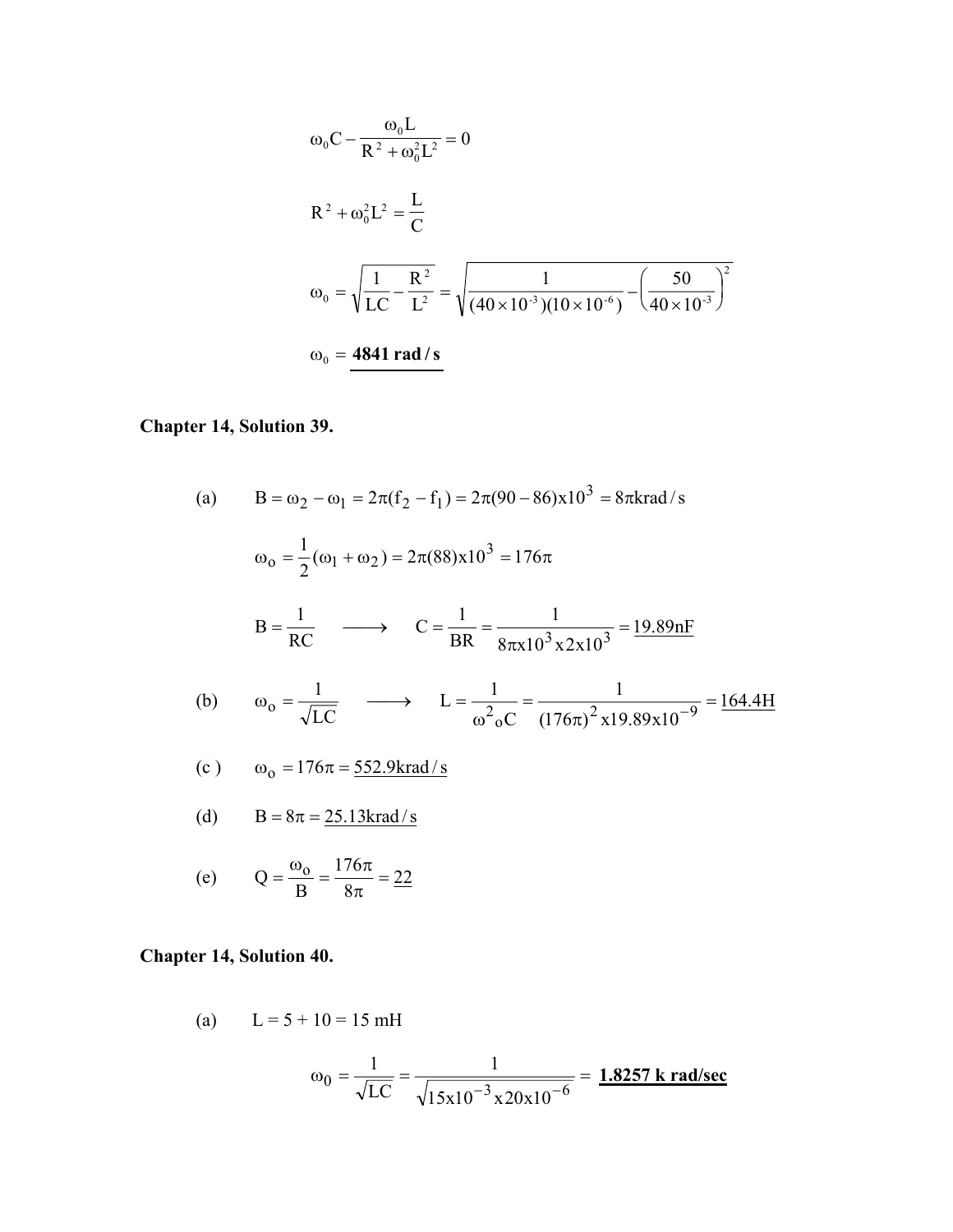$$
Q = \omega_0 RC = 1.8257 \times 10^3 \times 25 \times 10^3 \times 20 \times 10^{-6} = 912.8
$$
  

$$
B = \frac{1}{RC} = \frac{1}{25 \times 10^3 20 \times 10^{-6}} = 2 \text{ rad}
$$

(b) To increase B by 100% means that  $B' = 4$ .

$$
C' = \frac{1}{RB'} = \frac{1}{25x10^3x4} = \frac{10 \,\mu F}{}
$$

Since  $C' = \frac{C_1 C_2}{C_1 C_2} = 10 \mu F$  $C_1 + C$  $\mathcal{C}_{0}^{0}$  $1 + C_2$  $C' = \frac{C_1 C_2}{C_1 + C_2} = 10 \mu F$  and  $C_1 = 20 \mu F$ , we then obtain  $C_2 = 20 \mu F$ .

Therefore, to increase the bandwidth, we merely **add another 20 µF in series with the first one**.

#### **Chapter 14, Solution 41.**

(a) This is a series RLC circuit.

 $R = 2 + 6 = 8 \Omega$ ,  $L = 1 H$ ,  $C = 0.4 F$  $\omega_0 = \frac{1}{\sqrt{LC}} = \frac{1}{\sqrt{0.4}}$ 1 LC 1  $\frac{1}{0} = \frac{1}{\sqrt{LC}} = \frac{1}{\sqrt{Q}} = 1.5811$  rad / s

$$
Q = \frac{\omega_0 L}{R} = \frac{1.5811}{8} = \frac{0.1976}{}
$$

$$
B = \frac{R}{L} = \frac{8 \text{ rad/s}}{}
$$

(b) This is a parallel RLC circuit.

 $2 \mu F$ 3  $\mu$ F and 6  $\mu$ F  $\longrightarrow \frac{(3)(6)}{3+6} = 2 \mu$  $C = 2 \mu F$ ,  $R = 2 k\Omega$ ,  $L = 20 \text{ mH}$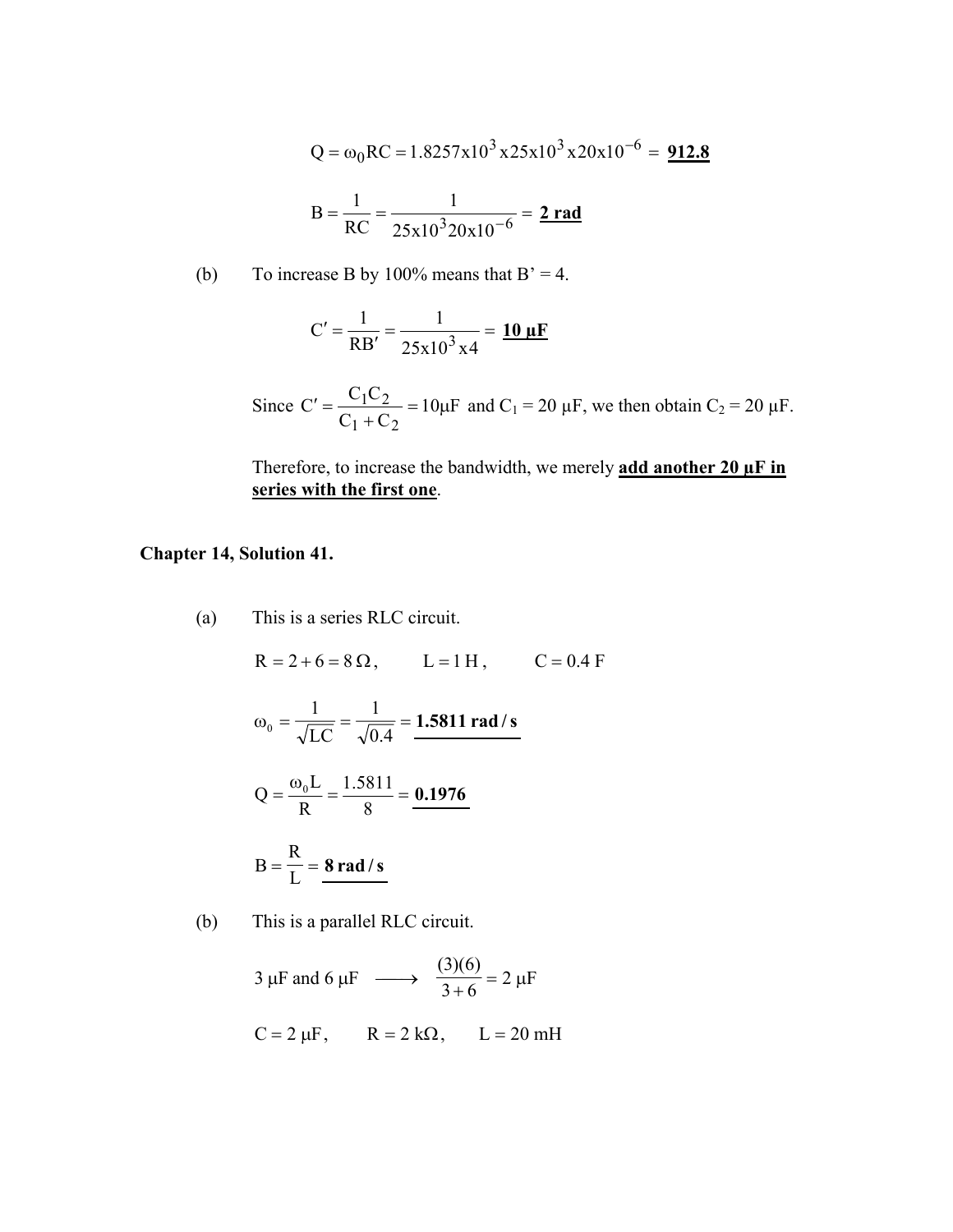$$
\omega_0 = \frac{1}{\sqrt{LC}} = \frac{1}{\sqrt{(2 \times 10^{-6})(20 \times 10^{-3})}} = 5 \text{ krad/s}
$$
  

$$
Q = \frac{R}{\omega_0 L} = \frac{2 \times 10^3}{(5 \times 10^3)(20 \times 10^{-3})} = \frac{20}{20}
$$
  

$$
B = \frac{1}{RC} = \frac{1}{(2 \times 10^3)(2 \times 10^{-6})} = \frac{250 \text{ krad/s}}{250 \text{ krad/s}}
$$

# **Chapter 14, Solution 42.**

(a) 
$$
\mathbf{Z}_{in} = (1/j\omega C) || (R + j\omega L)
$$
  

$$
\mathbf{Z}_{in} = \frac{\frac{R + j\omega L}{j\omega C}}{R + j\omega L + \frac{1}{j\omega C}} = \frac{R + j\omega L}{1 - \omega^{2} LC + j\omega RC}
$$

$$
\mathbf{Z}_{\text{in}} = \frac{(R + j\omega L)(1 - \omega^2 LC - j\omega RC)}{(1 - \omega^2 LC)^2 + \omega^2 R^2 C^2}
$$

At resonance, 
$$
Im(\mathbf{Z}_{in}) = 0
$$
, i.e.  
\n
$$
0 = \omega L(1 - \omega^2 LC) - \omega R^2 C
$$
\n
$$
\omega^2 LC = L - R^2 C
$$

$$
\omega_0 = \sqrt{\frac{L - R^2 C}{LC}} = \sqrt{\frac{1}{C} - \frac{R^2}{L}}
$$

(b) 
$$
\mathbf{Z}_{in} = j\omega L \parallel (R + 1/j\omega C)
$$

$$
\mathbf{Z}_{in} = \frac{j\omega L (R + 1/j\omega C)}{R + j\omega L + 1/j\omega C} = \frac{j\omega L (1 + j\omega RC)}{(1 - \omega^{2} LC) + j\omega RC}
$$

$$
\mathbf{Z}_{in} = \frac{(-\omega^2 RLC + j\omega L)[(1 - \omega^2 LC) - j\omega RC]}{(1 - \omega^2 LC)^2 + \omega^2 R^2 C^2}
$$

At resonance, Im(
$$
\mathbf{Z}_{\text{in}}
$$
) = 0, i.e.  
0 =  $\omega L (1 - \omega^2 LC) + \omega^3 R^2 C^2 L$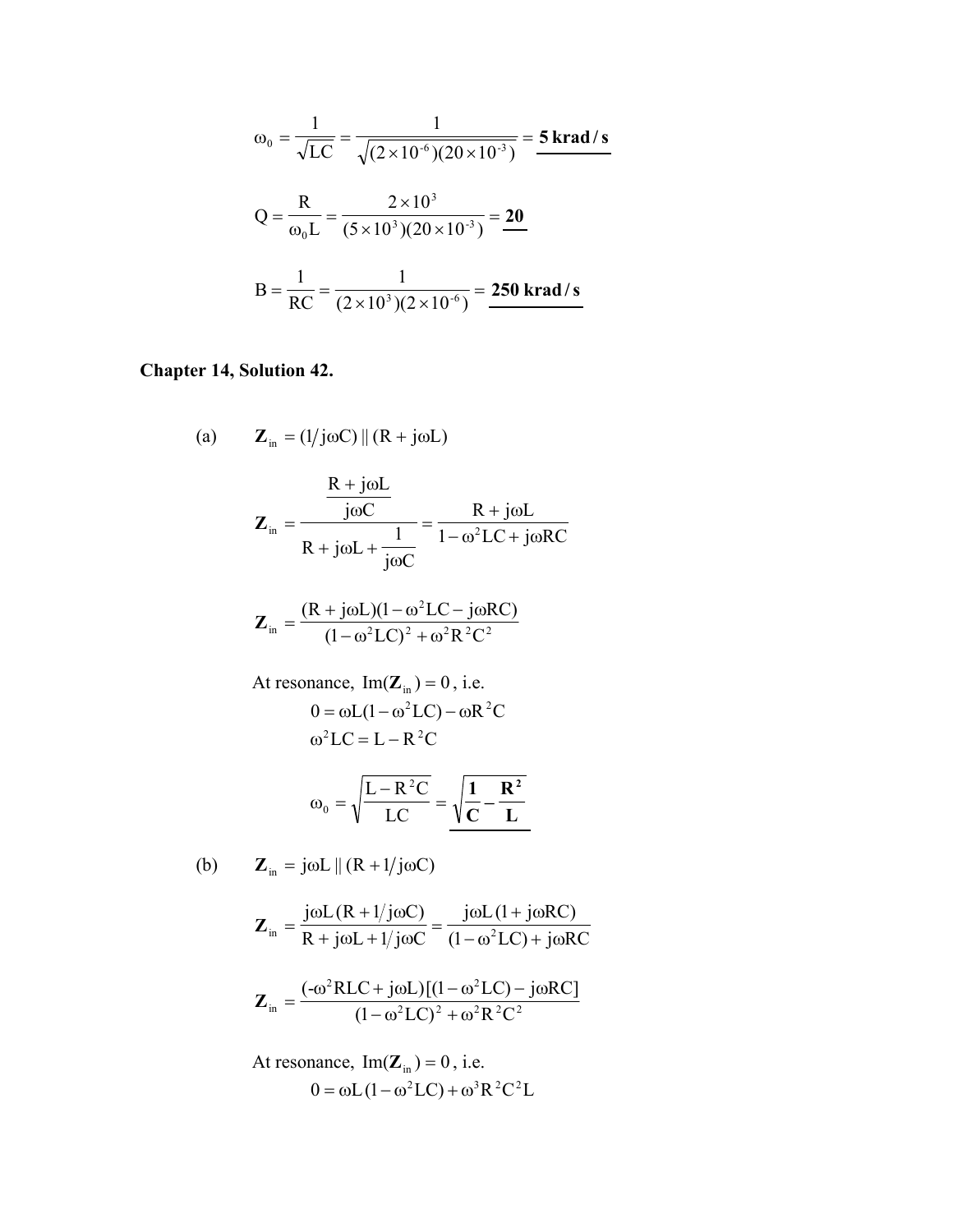$$
\omega^2 (LC - R^2C^2) = 1
$$

$$
\omega_0 = \frac{1}{\sqrt{LC - R^2C^2}}
$$

(c) 
$$
\mathbf{Z}_{in} = R \parallel (j\omega L + 1/j\omega C)
$$

$$
\mathbf{Z}_{in} = \frac{R(j\omega L + 1/j\omega C)}{R + j\omega L + 1/j\omega C} = \frac{R (1 - \omega^{2} LC)}{(1 - \omega^{2} LC) + j\omega RC}
$$

$$
\mathbf{Z}_{in} = \frac{R (1 - \omega^{2} LC)[(1 - \omega^{2} LC) - j\omega RC]}{(1 - \omega^{2} LC)^{2} + \omega^{2} R^{2} C^{2}}
$$

At resonance, Im(
$$
\mathbf{Z}_{in}
$$
) = 0, i.e.  
\n
$$
0 = R (1 - \omega^{2} LC) \omega RC
$$
\n
$$
1 - \omega^{2} LC = 0
$$
\n
$$
\omega_{0} = \frac{1}{\sqrt{LC}}
$$

#### **Chapter 14, Solution 43.**

Consider the circuit below.

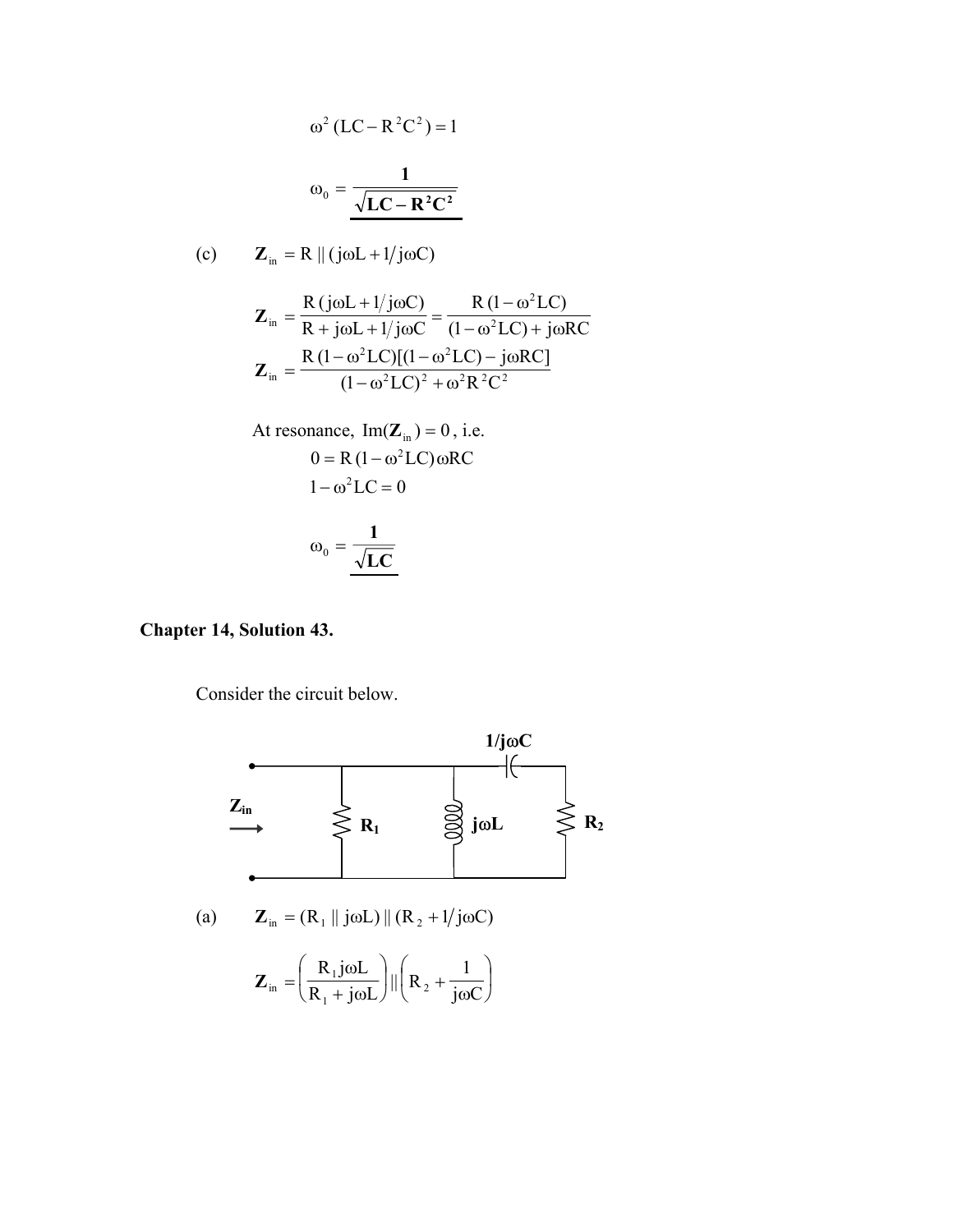$$
Z_{in} = \frac{\frac{j\omega R_{1}L}{R_{1} + j\omega L} \cdot \left(R_{2} + \frac{1}{j\omega C}\right)}{R_{2} + \frac{1}{j\omega C} + \frac{jR_{1}\omega L}{R_{1} + j\omega L}}
$$
\n
$$
Z_{in} = \frac{j\omega R_{1}L(1 + j\omega R_{2}C)}{(R_{1} + j\omega L)(1 + j\omega R_{2}C) - \omega^{2}LCR_{1}}
$$
\n
$$
Z_{in} = \frac{-\omega^{2}R_{1}R_{2}LC + j\omega R_{1}L}{R_{1} - \omega^{2}LCR_{1} - \omega^{2}LCR_{2} + j\omega (L + R_{1}R_{2}C)}
$$
\n
$$
Z_{in} = \frac{(-\omega^{2}R_{1}R_{2}LC + j\omega R_{1}L)[R_{1} - \omega^{2}LCR_{1} - \omega^{2}LCR_{2} - j\omega (L + R_{1}R_{2}C)]}{(R_{1} - \omega^{2}LCR_{1} - \omega^{2}LCR_{2})^{2} + \omega^{2}(L + R_{1}R_{2}C)^{2}}
$$

At resonance, Im(
$$
\mathbf{Z}_{in}
$$
) = 0, i.e.  
\n
$$
0 = \omega^{3} R_{1} R_{2} LC(L + R_{1} R_{2} C) + \omega R_{1} L(R_{1} - \omega^{2} L C R_{1} - \omega^{2} L C R_{2})
$$
\n
$$
0 = \omega^{3} R_{1}^{2} R_{2}^{2} LC^{2} + R_{1}^{2} \omega L - \omega^{3} R_{1}^{2} L^{2} C
$$
\n
$$
0 = \omega^{2} R_{2}^{2} C^{2} + 1 - \omega^{2} LC
$$
\n
$$
\omega^{2} (LC - R_{2}^{2} C^{2}) = 1
$$
\n
$$
\omega_{0} = \frac{1}{\sqrt{LC - R_{2}^{2} C^{2}}}
$$

$$
\omega_0 = \frac{1}{\sqrt{(0.02)(9 \times 10^{-6}) - (0.1)^2 (9 \times 10^{-6})^2}}
$$
  

$$
\omega_0 = 2.357 \text{ krad/s}
$$

(b) At 
$$
\omega = \omega_0 = 2.357
$$
 krad/s,  
\n $j\omega L = j(2.357 \times 10^3)(20 \times 10^{-3}) = j47.14$ 

$$
R_1 \parallel j\omega L = \frac{j47.14}{1 + j47.14} = 0.9996 + j0.0212
$$

$$
R_2 + \frac{1}{j\omega C} = 0.1 + \frac{1}{j(2.357 \times 10^3)(9 \times 10^{-6})} = 0.1 - j47.14
$$
  

$$
Z_{in}(\omega_0) = (R_1 || j\omega L) || (R_2 + 1/j\omega C)
$$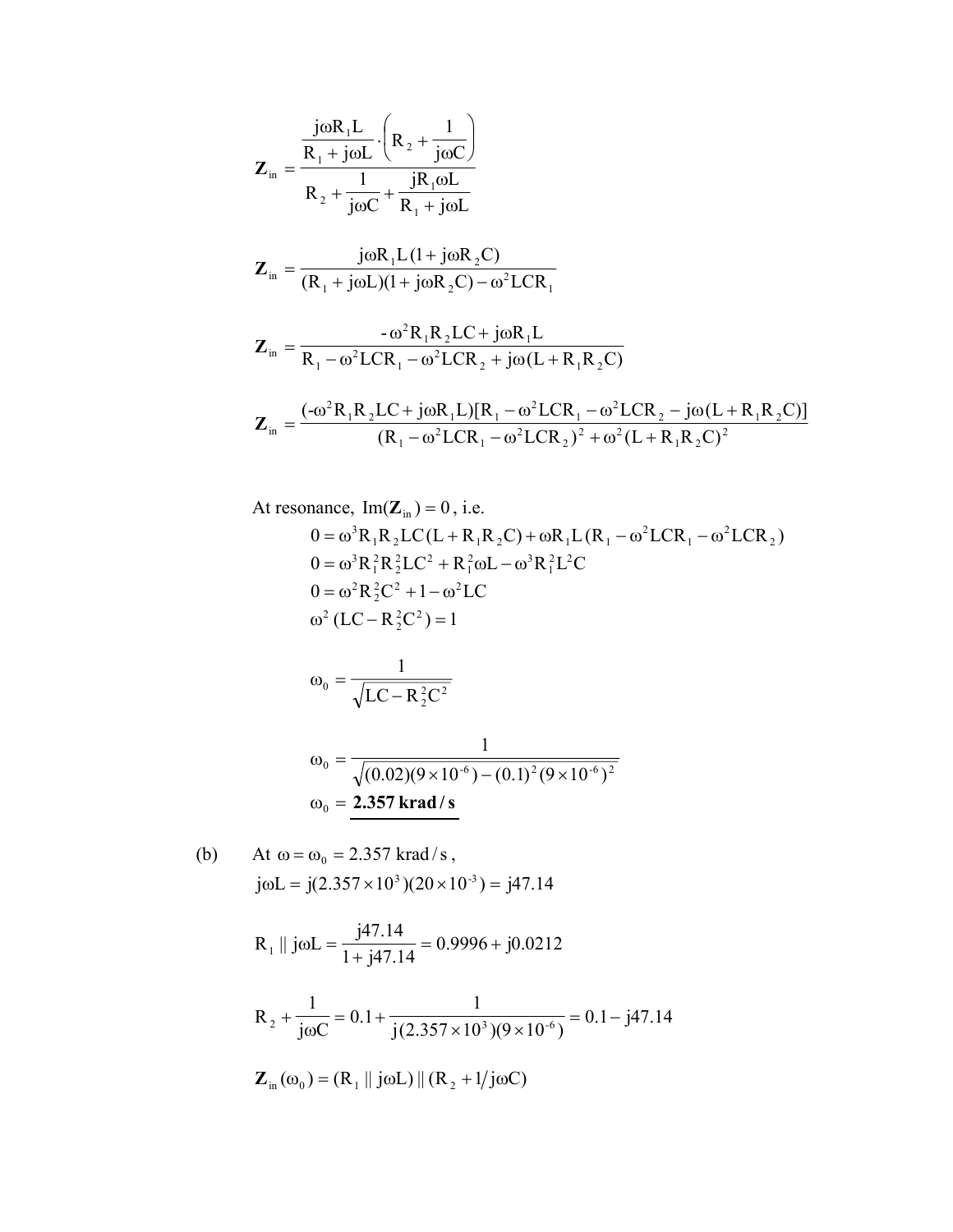$$
\mathbf{Z}_{in}(\omega_0) = \frac{(0.9996 + j0.0212)(0.1 - j47.14)}{(0.9996 + j0.0212) + (0.1 - j47.14)}
$$

$$
\mathbf{Z}_{in}(\omega_0) = \mathbf{1}\Omega
$$

#### **Chapter 14, Solution 44.**

We find the input impedance of the circuit shown below.



v(t) and i(t) are in phase when **Z** is purely real, i.e.

$$
0 = -0.5 + \frac{C}{1 + C^2} \longrightarrow (C - 1)^2 = 1 \text{ or } C = \underline{1F}
$$
  

$$
\frac{1}{Z} = \frac{C^2}{1 + C^2} = \frac{1}{2} \longrightarrow Z = 2 \Omega
$$
  

$$
V = ZI = (2)(10) = 20
$$
  

$$
v(t) = 20 \sin(t) V, \quad i.e. \quad V_0 = 20 V
$$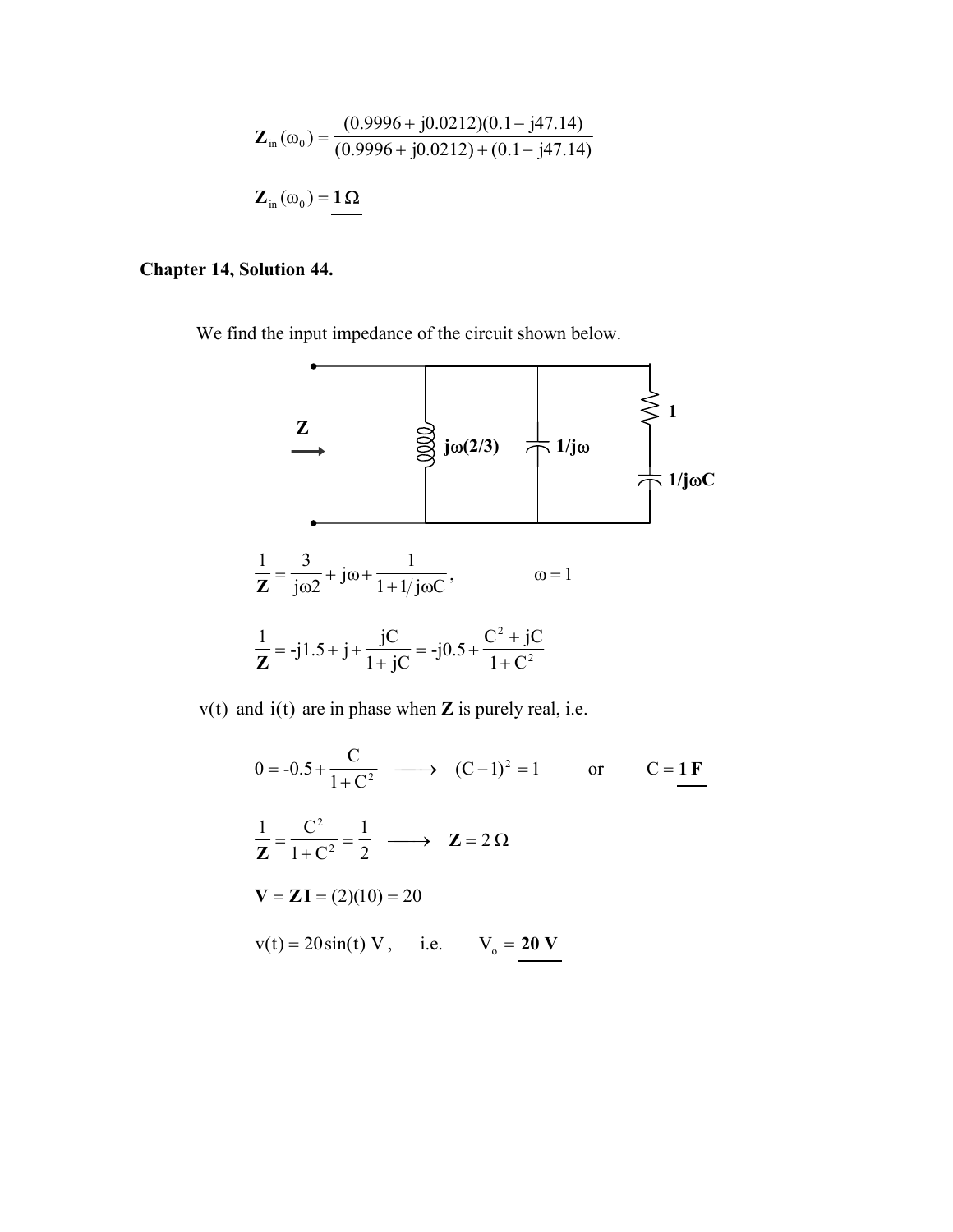#### **Chapter 14, Solution 45.**

(a) 
$$
1 \parallel j\omega = \frac{j\omega}{1 + j\omega}, \qquad 1 \parallel \frac{1}{j\omega} = \frac{1/j\omega}{1 + 1/j\omega} = \frac{1}{1 + j\omega}
$$

Transform the current source gives the circuit below.



#### **Chapter 14, Solution 46.**

(a) This is an RLC series circuit.

$$
\omega_0 = \frac{1}{\sqrt{LC}}
$$
  $\longrightarrow$   $C = \frac{1}{\omega^2 {}_0L} = \frac{1}{(2\pi x 15x 10^3)^2 x 10x 10^{-3}} = 11.26nF$   
(b)  $Z = R$ ,  $I = V/Z = 120/20 = 6A$ 

(c) 
$$
Q = \frac{\omega_0 L}{R} = \frac{2\pi x 15x 10^3 x 10x 10^{-3}}{20} = 15\pi = \frac{47.12}{20}
$$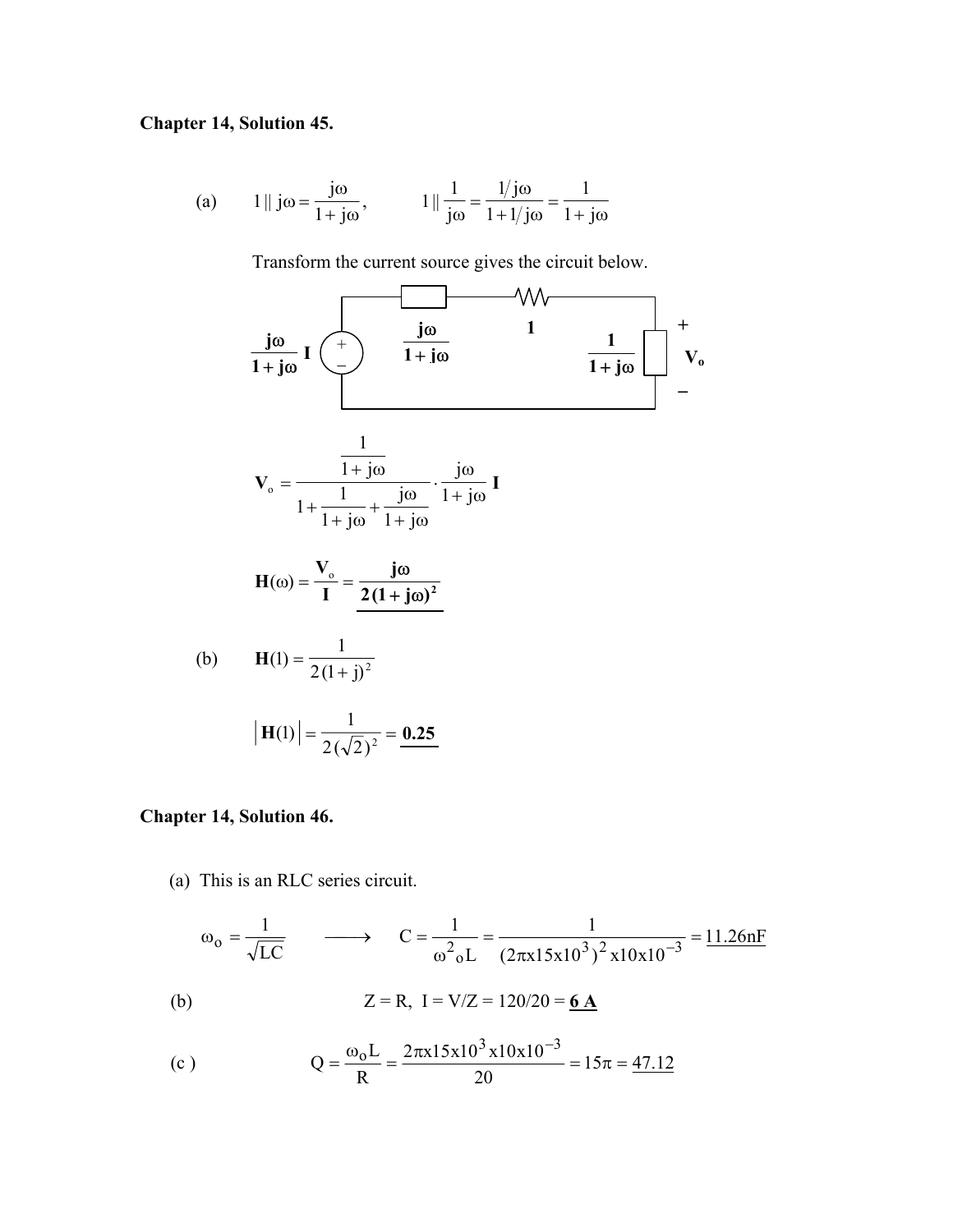# **Chapter 14, Solution 47.**

$$
\mathbf{H}(\omega) = \frac{\mathbf{V}_{o}}{\mathbf{V}_{i}} = \frac{\mathbf{R}}{\mathbf{R} + \mathbf{j}\omega L} = \frac{1}{1 + \mathbf{j}\omega L / \mathbf{R}}
$$
  
H(0) = 1 and H( $\infty$ ) = 0 showing that this circuit is a lowpass filter.  
At the corner frequency,  $|\mathbf{H}(\omega_{c})| = \frac{1}{\sqrt{2}}$ , i.e.

$$
\frac{1}{\sqrt{2}} = \frac{1}{\sqrt{1 + \left(\frac{\omega_c L}{R}\right)^2}} \longrightarrow 1 = \frac{\omega_c L}{R} \qquad \text{or} \qquad \omega_c = \frac{R}{L}
$$

Hence,

$$
\omega_{\rm c} = \frac{R}{L} = 2\pi f_{\rm c}
$$

$$
f_c = \frac{1}{2\pi} \cdot \frac{R}{L} = \frac{1}{2\pi} \cdot \frac{10 \times 10^3}{2 \times 10^{-3}} = 796 \text{ kHz}
$$

### **Chapter 14, Solution 48.**

$$
\mathbf{H}(\omega) = \frac{\mathbf{R} \parallel \frac{1}{j\omega C}}{j\omega L + \mathbf{R} \parallel \frac{1}{j\omega C}}
$$

$$
\mathbf{H}(\omega) = \frac{\frac{\mathbf{R}/j\omega C}{\mathbf{R} + 1/j\omega C}}{\mathbf{R}/j\omega C}
$$

$$
j\omega L + \frac{R}{R + 1/j\omega C}
$$

$$
H(\omega) = \frac{R}{R + j\omega L - \omega^2 R L C}
$$

H(0) = 1 and H( $\infty$ ) = 0 showing that **this circuit is a lowpass filter**.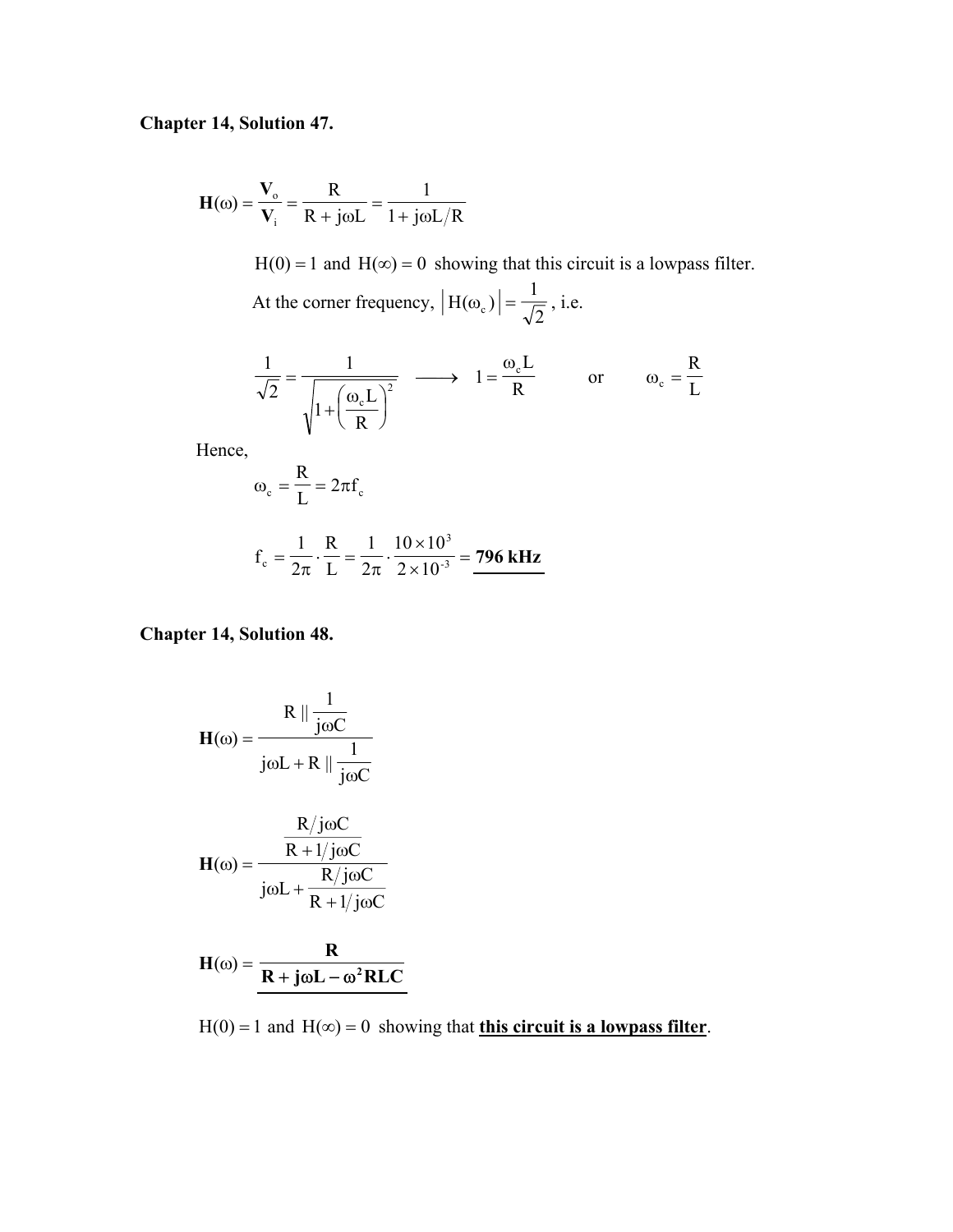# **Chapter 14, Solution 49.**

Hence,

At dc, 
$$
H(0) = \frac{4}{2} = 2
$$
.  
\n
$$
|H(\omega)| = \frac{1}{\sqrt{2}} H(0) = \frac{2}{\sqrt{2}}
$$
\n
$$
\frac{2}{\sqrt{2}} = \frac{4}{\sqrt{4 + 100\omega_c^2}}
$$
\n
$$
4 + 100\omega_c^2 = 8 \longrightarrow \omega_c = 0.2
$$
\n
$$
H(2) = \frac{4}{2 + j20} = \frac{2}{1 + j10}
$$
\n
$$
|H(2)| = \frac{2}{\sqrt{101}} = 0.199
$$
\nIn dB,  $20 \log_{10} |H(2)| = -14.023$   
\n
$$
\arg H(2) = -\tan^{-1} 10 = -84.3^\circ
$$

### **Chapter 14, Solution 50.**

$$
H(\omega) = \frac{V_{o}}{V_{i}} = \frac{j\omega L}{R + j\omega L}
$$

 $H(0) = 0$  and  $H(\infty) = 1$  showing that **this circuit is a highpass filter**.

$$
\mathbf{H}(\omega_{c}) = \frac{1}{\sqrt{2}} = \frac{1}{\sqrt{1 + \left(\frac{R}{\omega_{c} L}\right)^{2}}} \longrightarrow 1 = \frac{R}{\omega_{c} L}
$$

or 
$$
\omega_c = \frac{R}{L} = 2\pi f_c
$$

$$
f_c = \frac{1}{2\pi} \cdot \frac{R}{L} = \frac{1}{2\pi} \cdot \frac{200}{0.1} = 318.3 \text{ Hz}
$$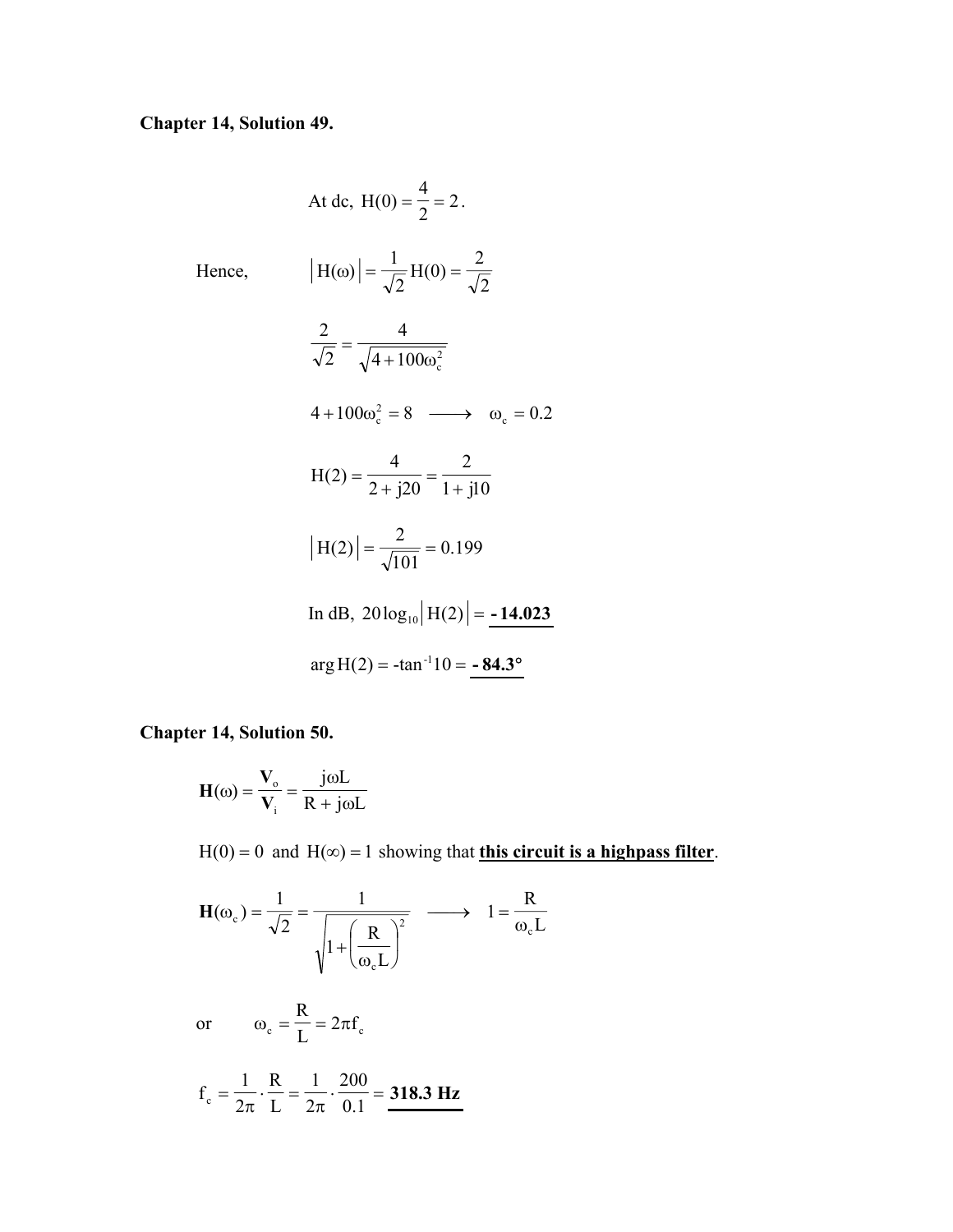### **Chapter 14, Solution 51.**

$$
\mathbf{H}'(\omega) = \frac{\mathbf{j}\omega RC}{1 + \mathbf{j}\omega RC} = \frac{\mathbf{j}\omega}{\mathbf{j}\omega + 1/RC}
$$
 (from Eq. 14.52)  
This has a unity passband gain, i.e.  $H(\infty) = 1$ .  

$$
\frac{1}{RC} = \omega_c = 50
$$
  

$$
\mathbf{H}^{\wedge}(\omega) = 10 \mathbf{H}'(\omega) = \frac{\mathbf{j}10\omega}{50 + \mathbf{j}\omega}
$$
  

$$
\mathbf{H}(\omega) = \frac{\mathbf{j}10\omega}{50 + \mathbf{j}\omega}
$$

### **Chapter 14, Problem 52.**

Design an *RL* lowpass filter that uses a 40-mH coil and has a cut-off frequency of 5 kHz.

### **Chapter 14, Solution 53.**

$$
\omega_c = \frac{R}{L} = 2\pi f_c
$$
  
R = 2\pi f\_c L = (2\pi)(10^5)(40 \times 10^{-3}) = **25.13 k\Omega**

### **Chapter 14, Solution 54.**

$$
\omega_1 = 2\pi f_1 = 20\pi \times 10^3
$$
  
\n
$$
\omega_2 = 2\pi f_2 = 22\pi \times 10^3
$$
  
\n
$$
B = \omega_2 - \omega_1 = 2\pi \times 10^3
$$
  
\n
$$
\omega_0 = \frac{\omega_2 + \omega_1}{2} = 21\pi \times 10^3
$$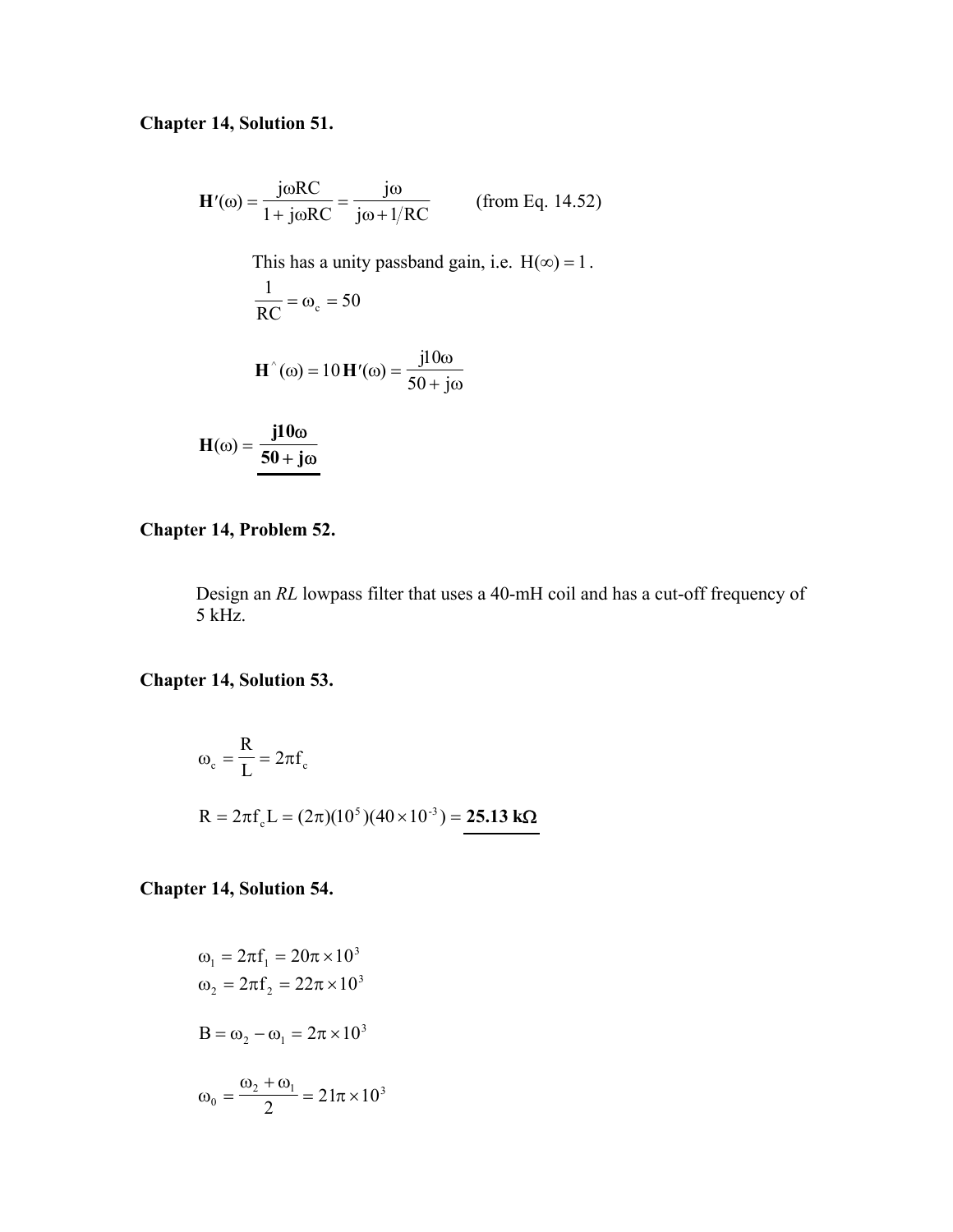$$
Q = \frac{\omega_0}{B} = \frac{21\pi}{2\pi} = 11.5
$$
  
\n
$$
\omega_0 = \frac{1}{\sqrt{LC}} \longrightarrow L = \frac{1}{\omega_0^2 C}
$$
  
\n
$$
L = \frac{1}{(21\pi \times 10^3)^2 (80 \times 10^{-12})} = 2.872 \text{ H}
$$
  
\n
$$
B = \frac{R}{L} \longrightarrow R = BL
$$
  
\n
$$
R = (2\pi \times 10^3)(2.872) = 18.045 \text{ k}\Omega
$$

**Chapter 14, Solution 55.** 

$$
\omega_c = 2\pi f_c = \frac{1}{RC}
$$
  $\longrightarrow$   $R = \frac{1}{2\pi f_c C} = \frac{1}{2\pi x 2x 10^3 x 300x 10^{-12}} = \frac{265.3k\Omega}{265.3k\Omega}$ 

**Chapter 14, Solution 56.** 

$$
\omega_0 = \frac{1}{\sqrt{LC}} = \frac{1}{\sqrt{(25 \times 10^{-3})(0.4 \times 10^{-6})}} = 10 \text{ krad/s}
$$
  
\n
$$
B = \frac{R}{L} = \frac{10}{25 \times 10^{-3}} = 0.4 \text{ krad/s}
$$
  
\n
$$
Q = \frac{10}{0.4} = \frac{25}{25}
$$
  
\n
$$
\omega_1 = \omega_0 - B/2 = 10 - 0.2 = 9.8 \text{ krad/s} \qquad \text{or} \qquad f_1 = \frac{9.8}{2\pi} = 1.56 \text{ kHz}
$$
  
\n
$$
\omega_2 = \omega_0 + B/2 = 10 + 0.2 = 10.2 \text{ krad/s} \qquad \text{or} \qquad f_2 = \frac{10.2}{2\pi} = 1.62 \text{ kHz}
$$

Therefore,

**1.56 kHz** < **f** < **1.62 kHz**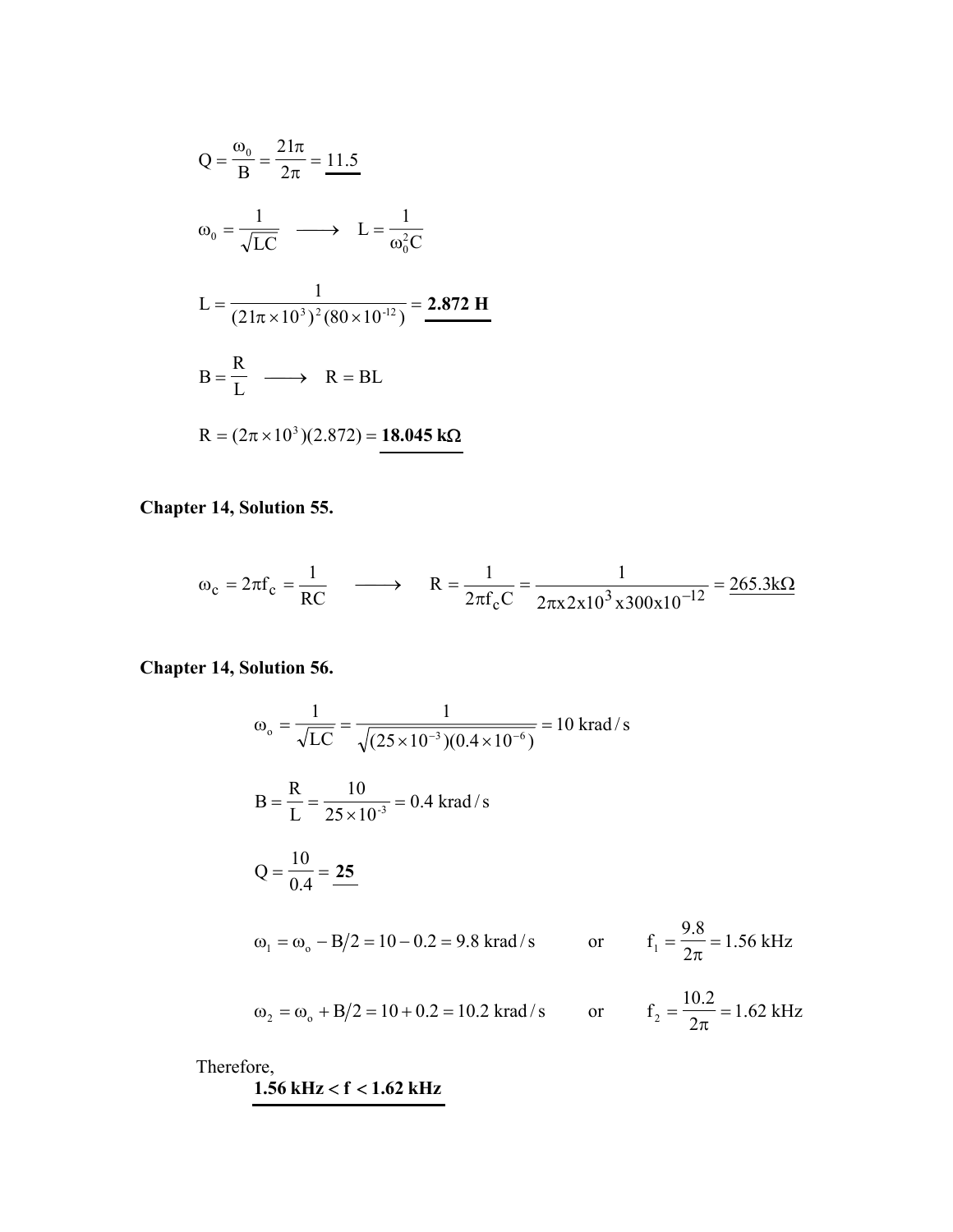#### **Chapter 14, Solution 57.**

(a) From Eq 14.54,

$$
H(s) = \frac{R}{R + sL + \frac{1}{sC}} = \frac{sRC}{1 + sRC + s^2LC} = \frac{s\frac{R}{L}}{s^2 + s\frac{R}{L} + \frac{1}{LC}}
$$
  
Since B =  $\frac{R}{L}$  and  $\omega_0 = \frac{1}{\sqrt{LC}}$ ,  

$$
H(s) = \frac{sB}{s^2 + sB + \omega_0^2}
$$

(b) From Eq. 14.56,

$$
H(s) = \frac{sL + \frac{1}{sC}}{R + sL + \frac{1}{sC}} = \frac{s^2 + \frac{1}{LC}}{s^2 + s\frac{R}{L} + \frac{1}{LC}}
$$

$$
H(s) = \frac{s^2 + \omega_0^2}{s^2 + sB + \omega_0^2}
$$

#### **Chapter 14, Solution 58.**

(a) Consider the circuit below.

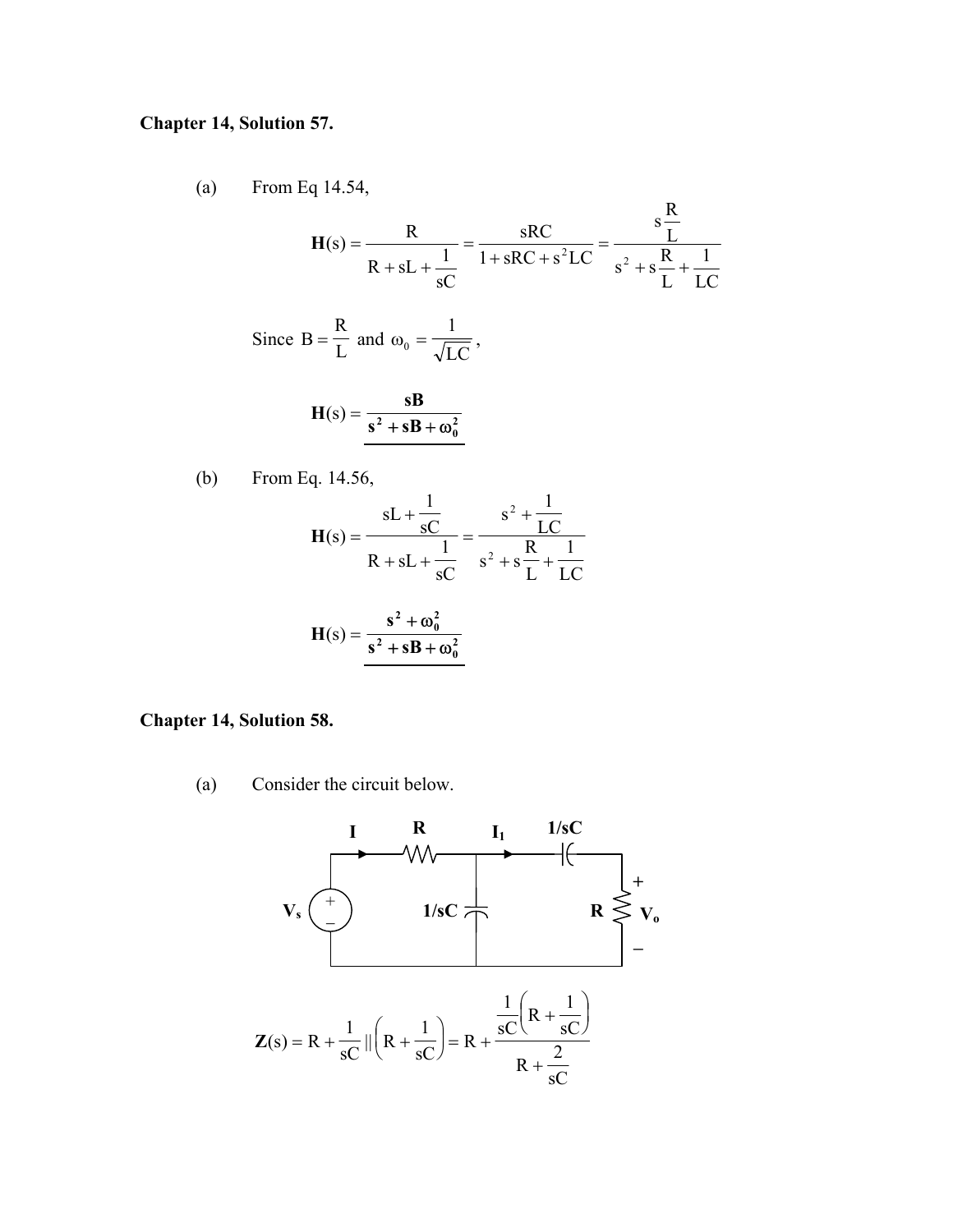$$
Z(s) = R + \frac{1 + SRC}{sC(2 + sRC)}
$$
  
\n
$$
Z(s) = \frac{1 + 3sRC + s^2R^2C^2}{sC(2 + sRC)}
$$
  
\n
$$
I = \frac{V_s}{Z}
$$
  
\n
$$
I_1 = \frac{1/sC}{2/sC + R}I = \frac{V_s}{Z(2 + sRC)}
$$
  
\n
$$
V_o = I_1R = \frac{RV_s}{2 + sRC} \cdot \frac{sC(2 + sRC)}{1 + 3sRC + s^2R^2C^2}
$$
  
\n
$$
H(s) = \frac{V_o}{V_s} = \frac{sRC}{1 + 3sRC + s^2R^2C^2}
$$
  
\n
$$
H(s) = \frac{1}{3} \left[ \frac{\frac{3}{RC}s}{s^2 + \frac{3}{RC}s + \frac{1}{R^2C^2}} \right]
$$
  
\nThus,  $\omega_o^2 = \frac{1}{R^2C^2}$  or  $\omega_o = \frac{1}{RC} = \frac{1 \text{ rad/s}}{R}$   
\n
$$
B = \frac{3}{RC} = \frac{3 \text{ rad/s}}{R}
$$

(b) Similarly,

$$
\mathbf{Z}(s) = sL + R \parallel (R + sL) = sL + \frac{R (R + sL)}{2R + sL}
$$

$$
\mathbf{Z}(s) = \frac{R^2 + 3sRL + s^2L^2}{2R + sL}
$$

$$
\mathbf{I} = \frac{\mathbf{V}_s}{\mathbf{Z}}, \qquad \mathbf{I}_1 = \frac{\mathbf{R}}{2\mathbf{R} + s\mathbf{L}} \mathbf{I} = \frac{\mathbf{R} \mathbf{V}_s}{\mathbf{Z}(2\mathbf{R} + s\mathbf{L})}
$$

$$
\mathbf{V}_{\text{o}} = \mathbf{I}_{1} \cdot \mathbf{s} \mathbf{L} = \frac{\mathbf{s} \mathbf{L} \mathbf{R} \mathbf{V}_{\text{s}}}{2 \mathbf{R} + \mathbf{s} \mathbf{L}} \cdot \frac{2 \mathbf{R} + \mathbf{s} \mathbf{L}}{\mathbf{R}^{2} + 3 \mathbf{s} \mathbf{R} \mathbf{L} + \mathbf{s}^{2} \mathbf{L}^{2}}
$$